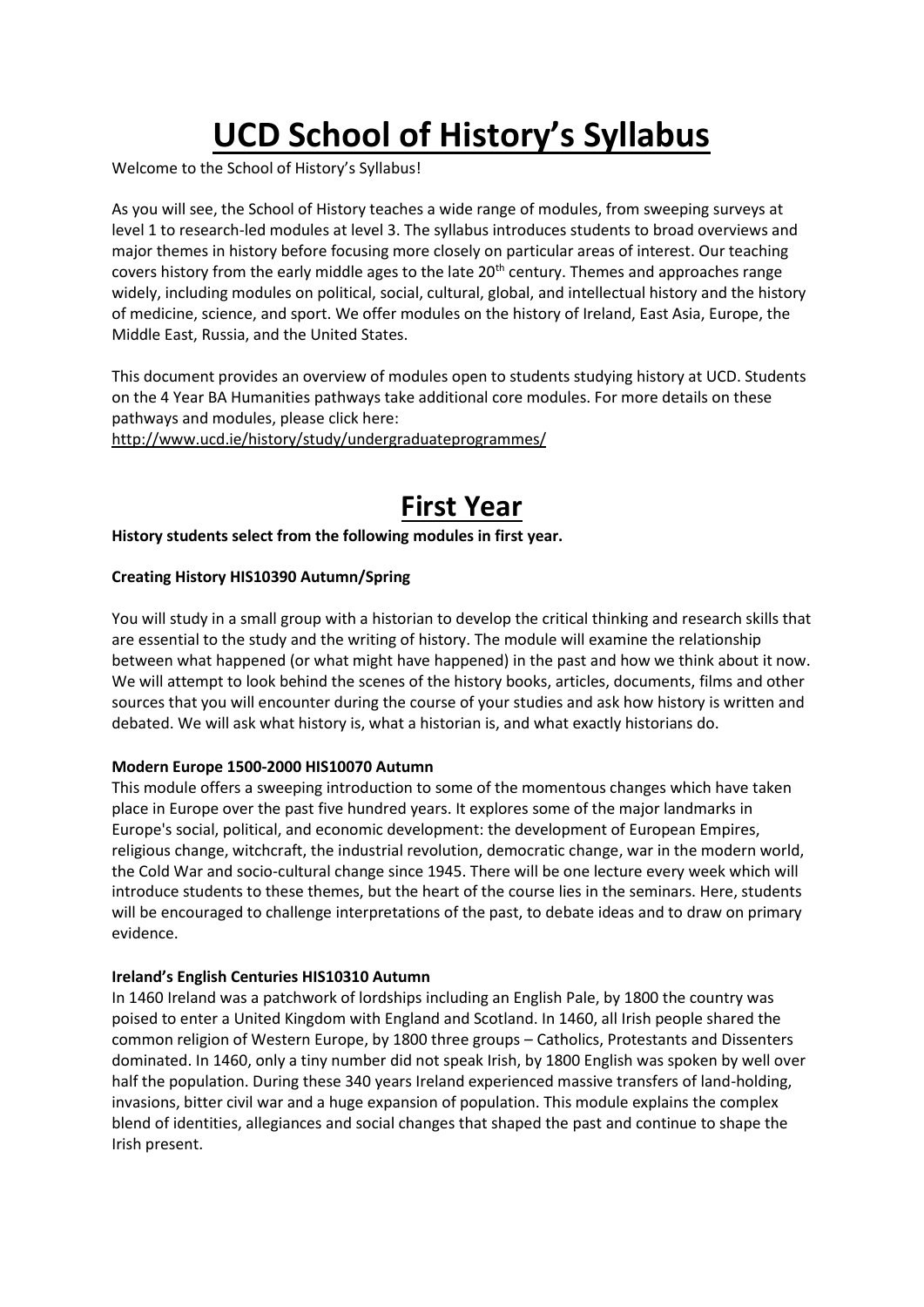### **Radicals & Revolutionaries HIS10450 Autumn**

What does the world look like when viewed from the perspective of those who seek to challenge the status quo? How do provocative and disruptive ideas emerge, take root and ultimately re-shape the world around us? And why do others become contested, discredited or otherwise unappealing? Join us on an exploration of key moments in global history where challenges to dominant 'western' ideas, social norms, political hierarchies and cultural behaviours have shaken accepted truths, myths and realities. This course offers an introductory overview to eight critical episodes from the nineteenth to the early twenty-first centuries, travelling around the globe to take in North, South and Latin America, the Middle East, Russia, and Africa. In doing so, we will encounter individuals, groups, communities and states who have sought to confront the mainstream by proposing radical social and political alternatives.

# **Rome to Renaissance HIS10080 Spring**

This module provides an introduction to European history during the middle ages, from the fall of Rome in the fifth century to the Renaissance of the later fourteenth and fifteenth centuries. The middle ages, once dismissed as a time of stagnation and superstition, is now regarded as an exciting period of ferment, innovation and creativity. The social, political and cultural foundations of modern Europe were established in the middle ages, and the modern era cannot be understood without an awareness of this formative millennium. But equally, the study of the middle ages often means encountering the strange and unfamiliar, and this too is an essential part of being a historian. This course will study the period by focusing on a range of significant events which illustrate some of the most important developments of the period. These include the sack of Rome by barbarians, the influence of the Irish on the conversion of Europe to Christianity, the trial of Joan of Arc, and Columbus's 'discovery' of America. By the end of the trimester not only will you have a grounding in medieval history, society and civilisation, but you will have experience of dealing directly with historical evidence, and evaluating and interpreting it in order to reach conclusions about events and people from the past.

# **The Making of Modern Ireland, 1800-2000 HIS10320 Spring**

This course takes students through two centuries of modern Irish history, examining key events, themes and milestones from the Act of Union between Britain and Ireland in 1800 to the collapse of the Irish economy in the early twenty-first century. It covers political, social, economic and cultural dimensions of Irish history during tumultuous times, the experience of Anglo-Irish relations, Catholic emancipation, famine, the evolution of Irish nationalism and unionism, the land war, the revolutionary upheavals of the early twentieth century, the impact of partition, the quest for sovereignty in the Free State, the experience of life in the Republic of Ireland and Northern Ireland, and continuity and change in the latter part of the twentieth century.

# **The United States, 1776-1991 HIS10440 Spring**

This module explores the development of the United States from the founding of the republic to the end of the Cold War, from the creation of a federal government with limits on its powers to the emergence of the United States as a sole superpower. Particular attention is paid to the evolution of government in the United States and the development of distinct ideas about American national identity. Students will explore the issues and ideas that led to the thirteen colonies uniting to form a new country, and they will consider the ways in which expansion westwards impacted American identities and national purpose. The Civil War of 1861-1865—the bloodiest conflict in American history—and its aftermath led to the ending of slavery but did not end racial division and White supremacy. Immigration, economic growth and overseas expansion in the late 19th century began the process of transforming the United States from a regional to a world power, while World War II and the Cold War dramatically altered both government and society. Students will closely examine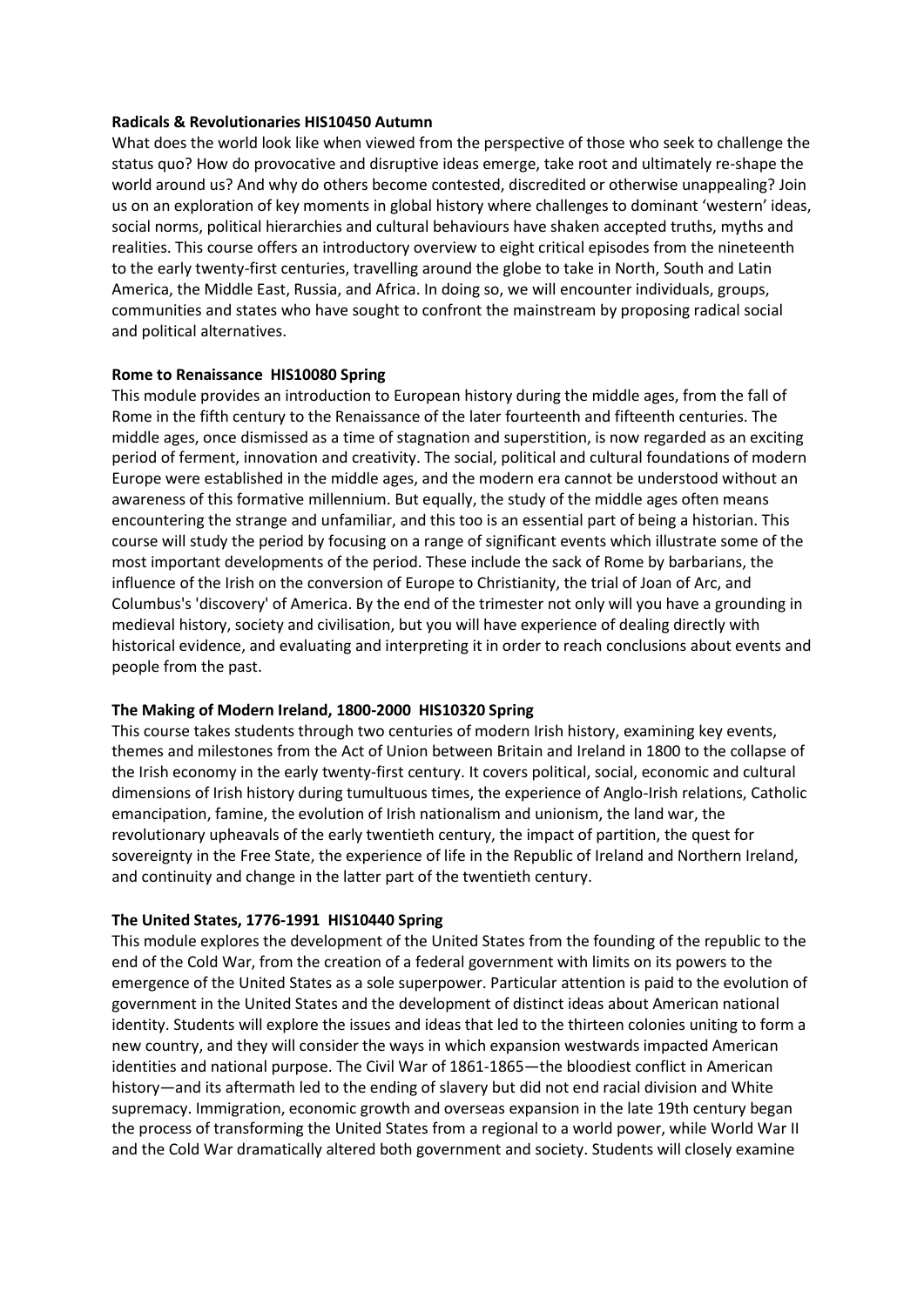one journal article per week to explore questions of government, race relations, political identities, and Americans' engagement with the world over an extended period of time.

# **Second Year (Level 2)**

**In Second Year, students select from the following modules:** 

#### **History Today HIS21140 Autumn**

This is a module that explores the place of history in society. Drawing from podcasts and blogs and news websites as well as from academic histories, it looks at how historians work and how this work fits into the modern world. Historians have adopted a variety of different approaches to their studies and have often disagreed about the causes, meaning and implications of certain historical events. For some, ideas about the past have been shaped by political beliefs, by the application of political ideologies and philosophies, popular culture and by the desire to produce a more inclusive version of history, focusing on the experience of the working classes, women, racial minorities and other groups marginalised in established accounts. This module examines how the writing of history has evolved over time and also assesses how states, nations and institutions use history for their own end. It asks how history is used, and is consumed, by the public. It asks, also, what informs people's attitude to the past? Is it shaped by the history of historians? How and why do we remember the past? When and why do we invoke history? If historical memory evolves, what forces tend to influence it? Ultimately, what is the function of history and historians in wider society today?

#### **Islam & Christianity HIS20460 Autumn**

The first part of the module will examine how Muhammad's revolutionary new message gave rise to a vibrant new religion and culture and brought about enormous change in Arabia. The expansion of Islam in the Middle East and North Africa and its impact up to c.750 CE will also be investigated. The second part of the module will consider the continuation of the Arab conquests in the Mediterranean and southern Europe between the 8th and 10th centuries CE , the interaction between Latin Christendom and the Islamic world and the Christian resurgence of the 11th century. Throughout the module students will have the opportunity to read a selection of primary sources including key Arab and Christian narrative histories of the period; religious and legal texts, literature, letters and epigraphy.

#### **Statecraft & Strategy HIS20950 Autumn**

Europe or Western Christendom as it was more generally known underwent a major transformation following the fall of Constantinople – the capital of the Byzantine Empire or Eastern Christendom in 1453. It was a crucial time – a life or death moment for Europe. Faced with the real prospect of conquest by the overwhelming power of the Ottomans and their allies, European Society, riven by dissension and crippled by mediocrity faced an existential crisis. Yet against the odds, individual personalities at different times such as, for example, Isabel de Castilla, Pope Julius II, Armand Cardinal Richelieu of France, Friedrich-Wilhelm von Brandenburg, and Maria Theresa and Wenzel von Kaunitz of Austria emerged to give serious leadership in politics, culture, military strategy and diplomacy. The impact of the political and legal ideas of Machiavelli, Vittoria, Erasmus, Hotman de Villiers, Montesquieu, Lipsius and Spinoza for example, upon the exercise of power will be assessed. This module examines who the great personalities of the age were, and who and what formed their mindsets and inspired them to the significant achievements that reversed the rot, rescued their peoples and brought about the rise of the nation-states as great powers with political and cultural influence on the world stage from the sixteenth to the twentieth centuries.

#### **Landscapes Remade HIS21180 Autumn**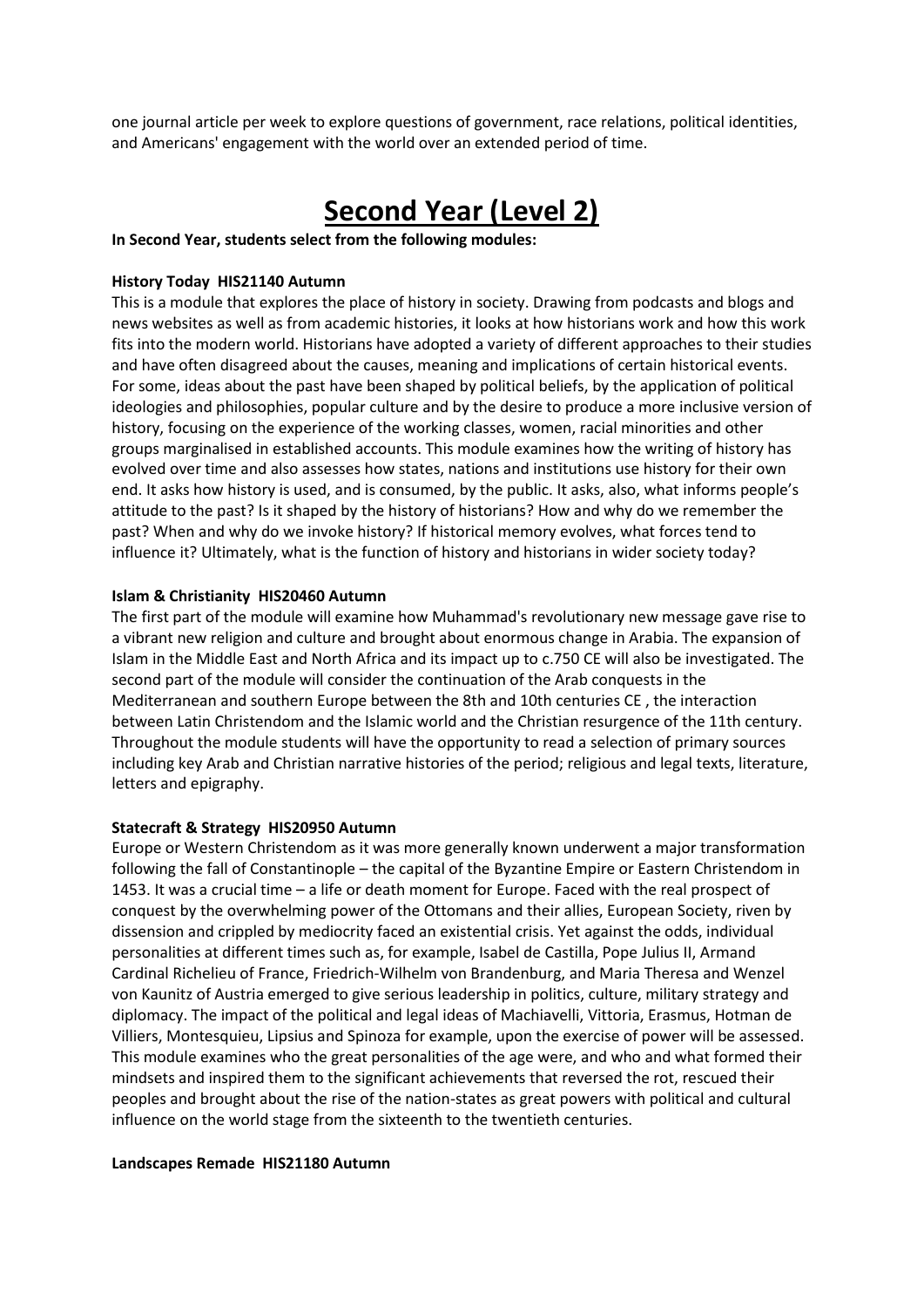**I**n Ireland, as internationally, the period from 1500 to 1800 was characterised by major political, economic and social change. Recently, historians have placed increasing emphasis on the impact of early modern environmental and demographic transformation at a time of sustained political upheaval and social reorganisation. In the three centuries between 1500 and 1800, Ireland was subject to a complex process of evolution from an essentially rural island controlled by diverse Gaelic and Anglo-Norman lordships to an island dominated politically by a colonial elite who effectively differed from the native population in terms of ethnicity, language, religion and financial status. This module examines the transformation of Ireland in the period 1500 to 1800 from the perspective of migration and environmental change. In particular, the module considers how changes in demography, land ownership, land management, climate change, urbanisation and commerce significantly reconfigured Ireland's landscape and environment.

#### **Modern China Since 1600 HIS21220 Autumn**

This survey course is designed to give students an introduction to the history of modern China from the Qing Dynasty to the end of the twentieth century. It is organised both chronologically and thematically, giving students an understanding of the key forces that have shaped modern China as it has emerged today. The module seeks to help students understand the dramatic changes in modern Chinese history through a critical engagement with a wide variety of visual, documentary, literary, audio and film primary source material. In particular the module highlights key themes in modern Chinese history including: Gender, War and Revolution. We will consider the violence that has characterised modern Chinese history ranging from the Manchu Conquest of 1644 to the Taping Rebellion, the Second Sino-Japanese War and the Chinese Civil War. We will also study reforms and revolutions from the 1911 Revolution which ended the Qing Dynasty to the establishment of the People's Republic of China in 1949, the Cultural Revolution and Reform and Opening from 1978. We will examine the changing position of women from practices of footbinding in Late Imperial China, to the emergence of the 'New Woman' in the early twentieth century, women's status in Mao's China and feminism in modern China today. Throughout the module students will engage with recent debates in the literature and will be asked to think critically about the relationship between Chinese modernity, the 'west' and gender in China's turbulent twentieth century of wars and revolutions.

#### **French Colonial Empire HIS21310 Autumn**

This module is a broad survey, examining the political and social history of the French colonial empire in North Africa and Indochina in the nineteenth and twentieth centuries. There will be a particular focus on Algeria and Vietnam, but the lectures will also cover Tunisia, Morocco, Cambodia and Laos, as well as the broader history of the French empire where appropriate.

Was there a French imperial project, one and indivisible? Or did France adapt her colonial policies in response to the different traditional societies and cultures she encountered in Africa and Asia? What were the differences and similarities between the experience of French colonial rule for the peoples of North Africa and Indochina? How did colonial elites negotiate their relationship with French culture? How did France establish and police racial hierarchies? Did French rule produce economic benefits, and if so, for whom? What roles did violence play in French colonial domination and why were the wars of liberation in Vietnam and Algeria so protracted and bloody? What factors lead to the military triumph of the Viet Minh and the Front de Libération Nationale?

To answer these questions, the module is divided into three parts. Part one deals with the creation of the empire, colonial war in the nineteenth century, and the motivations and justifications for colonial expansion. Part two examines in detail the relatively peaceful 'golden age' of empire between the turn of the twentieth century and the outbreak of the Second World War. Part three covers the process of decolonisation from the ruptures caused by the Second World War through the First Indochina War (1946-1954) and the Algerian War (1954-1962). The approach will be comparative throughout. The lectures will provide a chronological framework, a basic political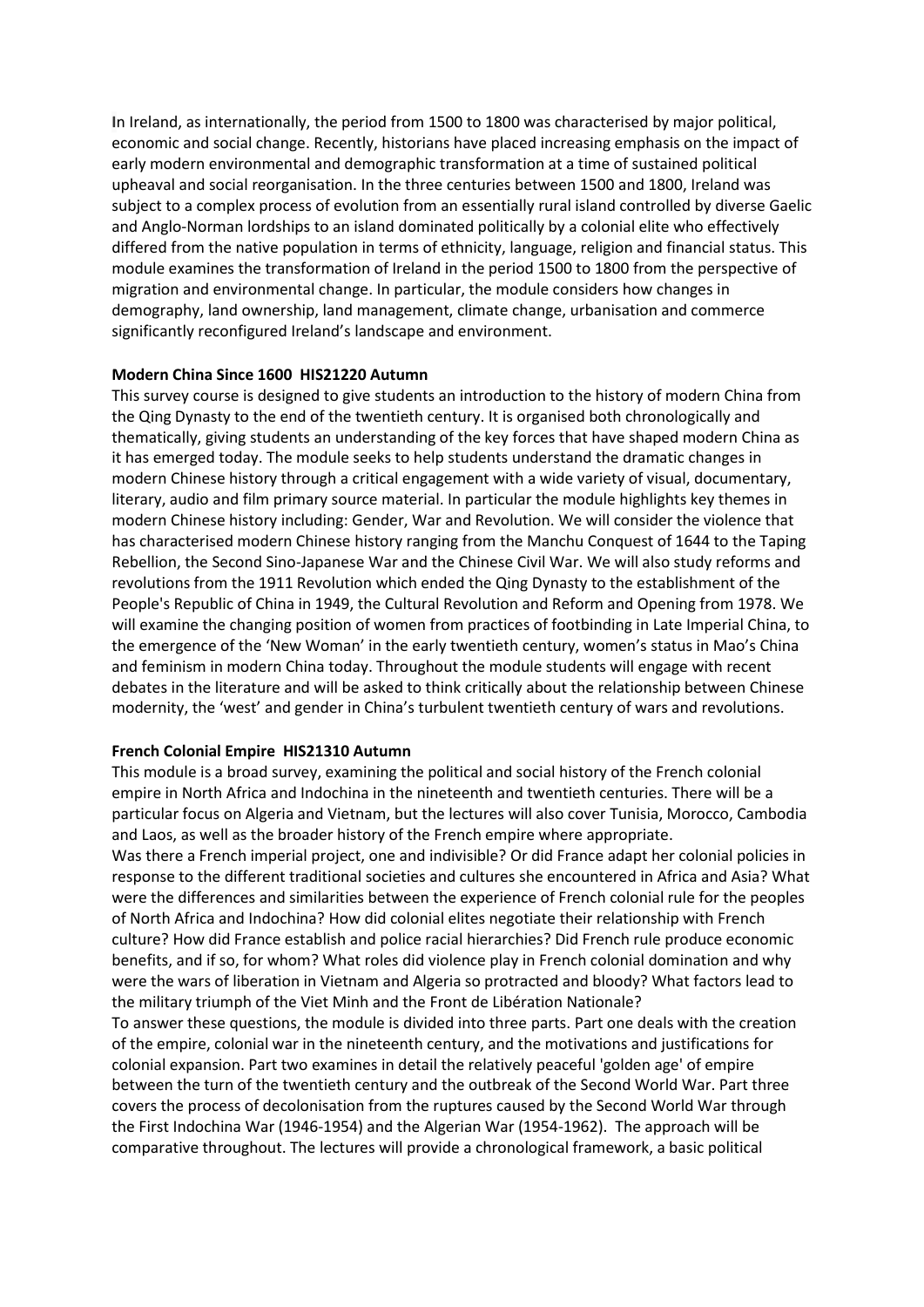narrative, and an introduction to the topics in social and cultural history which will be discussed in greater detail in the seminars.

# **Nazi Germany HIS20820 Spring**

The course provides an overview over some of the most important aspects of Nazi Germany – covering political, cultural, social and military history. The module provides insights into one of the darkest, most disturbing and most formative periods of modern European history. The module aims to pay particular attention to different and conflicting interpretations of how the Third Reich came into being and why Hitler's dictatorship proved to be one of the most murderous in history. Particular attention will be paid to racial thinking, the Holocaust and the question of European collaboration with the Nazis. The module aims to improve the students' capacity to engage with historical interpretations and different methodological approaches.

#### **Living Loving & Dying in 19th Century Ireland HIS20960 Spring**

This module explores the forces which shaped Irish society in the nineteenth and early twentieth centuries from the perspective of ordinary lives and everyday experiences, experiences of sickness and health, love and marriage, birth and death, crime and punishment, getting and spending. The topics examined will include population increase and decline - including the impact of emigration and disease - the revolution in communications, changes in religious and medical practices, and debates on child and maternal welfare. The Irish case will be situated within broader European and British trends.

#### **Celts, Romans & Vikings HIS21240 Spring**

Early Irish history is often thought of as a Celtic golden age of art and culture, brought to an end by Viking invaders. The reality was very different. Irish identities were formed by contacts with neighbours and newcomers, some peaceful and others violent. This module will examine three core themes. Was Ireland Celtic? How did the Romans influence the peoples of Ireland, their religion and politics? What was the impact of the Vikings? How did they transform Ireland and what were their legacies? The module will offer a fresh way of thinking of the Irish past and will challenge myths of exceptionalism and insularity.

# **A History of Anti-Immigration HIS21260 Spring**

Nativism and anti-immigration (both terms will be used interchangeably) refer to people's opposition and/or hostility to immigration or minorities. These terms have appeared repeatedly in explanations put forward to explain Brexit and Trump's victory. But they have a much longer history. This course will examine nativism since the mid-nineteenth century around the world, starting with the fallout from anti-Chinese protests at goldmines in Australia. We will look at the American anti-Chinese movement, South African efforts to exclude Indian immigrants, moves towards restrictionism in the late nineteenth and early twentieth century United States, anti-Semitism in the inter-war period, and the varying treatment 'postcolonial' migrants, 'guestworker' immigrants and people in search of asylum in Europe received after 1945. The course will try to understand why anti-immigration rhetoric became prominent at certain times. Do people, political parties and certain media outlets communicate hostility towards immigrants and minorities more for economic or cultural (identity) reasons? Is anti-immigration inevitable when extensive immigration takes place? Is nativism bottom-up or top-down – that is, does it come from normal people reacting to economic and societal pressures or is it due to the arrival of charismatic politicians saying things that established parties will not? Why do men tend to vote for anti-immigration parties more so than women? Why do higher educated people vote less frequently for anti-immigration parties? What role has the media, including social media more recently, played in the rise of anti-immigration sentiments?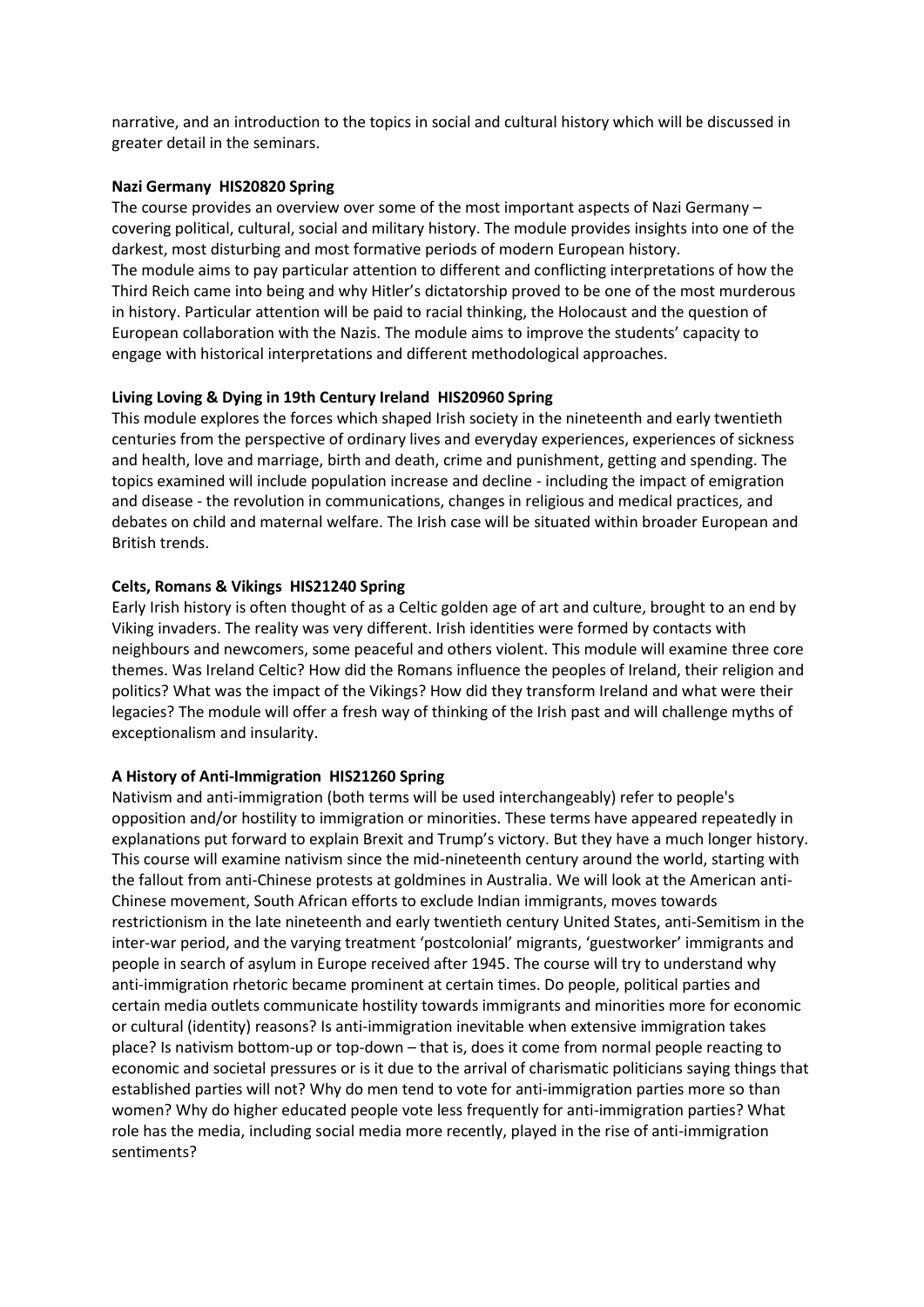### **Northern Ireland, 1920-2010 HIS21120 Spring**

This course will chart the history of Northern Ireland from its foundation through state building, war, civil rights, sectarian conflict, and the peace process. Relative to its size, Northern Ireland is arguably the most studied and analysed place on earth in the twentieth century. Partition is by no means a phenomenon unique to Ireland. Germany, India, Korea, and Sudan are among the most prominent examples of a phenomenon that has been a major component of the twentieth century world. The Northern Irish troubles witnessed the deaths of 3,636 people between 1966 and 1999. The conflict has been a defining moment in the modern histories of Northern Ireland, the Republic of Ireland, and Britain. In being a resolved conflict, the solution arrived at in 1998 has become a template for peace processes the world over. 1998 initiated a peace process rather than concluding a peace settlement. That peace has been at times unstable, fragile, and imperfect. This course will progress past the Good Friday Agreement, examining the history of near contemporary Northern Ireland to examine how power sharing, decommissioning, and cultural demobilisation have shaped a new polity, asking what changed and what stayed the same.

# **Third and Fourth Years (Level 3)**

**Whether taking the BA Arts (3 years) or BA Humanities (4 years) programmes, students can draw from an extensive range of 5 and 10 Credit Modules.** 

# **5 Credit Modules**

# **Revolutionary Russia,1905-1921 [HIS32310](https://hub.ucd.ie/usis/W_HU_REPORTING.P_DISPLAY_REPORT?p_report=ME200&p_parameters=6F7FE4B89EF8F42B42A2F024123B513812C2246A0348C3724335A895ACC0D683230720BD017689ABE788A6EFD2994B603F39776F994F0A6B9D8CBB5940872F666474AAC041A534311AA571A3DBF27E30CB6BA1197797C7C183A36A50242075C883576DEBB9F9750773F6AE87C9FF4F1DC09F6837BA520B3DEAA3DACCA9DC6E326FAE8ADB5345BF7A11218D0D343FF9EEF9BAEBAF264B692643B1D9702821F58550D07D73B88D6CAB7FCAC82E14467DEEEAA51BFFFAA5FDC34794F8E9531469FE661389DDBB5CE2E65D33C83A026F8674155BBD4AA48E6E263D8B9F5CEA6AFB75E830754E3E573874D2D2591CFD5812BBE7E8AE1A368F4D45D26238A4D9E204BCB749B7BB1E932C77852F51E0C2C5D44945256AD7D66B78AABDCA1B57804EB7160A66E8BC1422D5CCC480BFC117B60587B4F6051FBAC231722E745C06CAC8F0148166178AC255D0CFA88C8F2F26F07CF741E3EC1FB6F0F27F42FE77BEB538D1F7746C2A304EBA33A1A8FFCC0BF0D324F7E4EAA66CB310A05D21C2523823494F4B6620AAB0C2FD31BCB9E282D510255086B8647940BB6DEA8A95337AEF6675237C4C7B9D8AEDDCD768E7AFDE9471C982BE1581A3B93D31C868031DF81D0DF558D19936261A5195F5E417F5A69ACCB322F646E399F3543F8F79FCC22C9ABB326009)** Autumn

In under twenty years, Russia experienced three revolutions, world war, civil war, the collapse of the three-hundred-year-old Romanov dynasty, and the rise of the Soviet state. This course examines the causes and consequences of these tumultuous years from 1905 to 1921, exploring the rich political, social, intellectual and cultural world of revolutionary Russia. It looks at the challenges of reform and modernisation in late imperial Russia, the rise of revolutionary politics, the impact of the First World War and the immediate events of 1917 leading to the establishment of Bolshevik power, before assessing the Red victory in the civil war, revolutionary and utopian cultures, and the consolidation of the early Soviet state. In doing so, the course focuses on the centres of power in Moscow and Petersburg and their key actors, but also ventures into provinces and countryside to assess the ways in which political and social change unfolded elsewhere. We will also engage with critical debates in the historiography of the period on the 'inevitable' fall of the Romanov dynasty, continuities between the late imperial and early Soviet systems, and the relationship between state, society and the individual before and after the 1917 revolution.

#### **Conquering Ireland, 1579-1691 [HIS32460](https://hub.ucd.ie/usis/W_HU_REPORTING.P_DISPLAY_REPORT?p_report=ME200&p_parameters=6F7FE4B89EF8F42B42A2F024123B513812C2246A0348C3724335A895ACC0D683230720BD017689ABE788A6EFD2994B603F39776F994F0A6B9D8CBB5940872F666474AAC041A534311AA571A3DBF27E30CB6BA1197797C7C183A36A50242075C883576DEBB9F9750773F6AE87C9FF4F1DC09F6837BA520B3DEAA3DACCA9DC6E326FAE8ADB5345BF7A11218D0D343FF9EE36D88F67410CD38BC41BBA9D064AC3FF94CDA3A44ECB8816FE436CE82BF515B0333B0EE5F6F7864AA5367818E4ED8BD93CD69F6C8AD0E922BC217F55300538CDE92DD38374C8B40721C8E56996328DC404E487B06C8046F4D058D1A074C2BAE33D301EEAFE4079C6D09621F06679EA80A86FAE40D13CC3193B95099627BE52A28D9A3B5D168E998DBDA3C8B28A02B4920590900F1B166362FF284408EC490D3936B47BF3A4706B0F9185330BA5D18B8DBAFC436CC315A040AE5EEC8BCB03DA310B83B4D07A3F5961132F9084582B84AAAC4579E7B2C39979BD8DA69789A1B40008F3EDE9C0DBA28917FB644944A68B8A9471933B84F666A66A42CCCEFAEB78B977763C1328A46E66C1745DDB221785D33577D7D43A654D44584A396678DD2D830CF01350CE4554B1E860A68024C7D825F379C967F3D599144D13FEC38B11DFA1A86EF715AD3FFEEA22A8ACEFA8462B58)** Autumn

In the period examined by this course, Ireland became the subject of three major military conquests, each of which resulted in significant bloodshed and political and social dislocation. This module examines the expansion of English state authority in late Tudor Ireland, in its first section focusing in particular on the Desmond Rebellion, the Munster Plantation and the Nine years War seeking to understand why conflict became so endemic and widespread in the island during this period. The course moves on to examine the genesis of the rebellion of 1641, which followed a period of substantial peace, the Confederate wars and the Cromwellian conquest of Ireland. The final section of the module analyses the causes, progress and consequences of the Williamite wars. The course seeks to place the analysis of military violence in Ireland in its wider international context, both with regard to the Wars of Religion in continental Europe and the Civil Wars in Britain and in colonial contexts in America.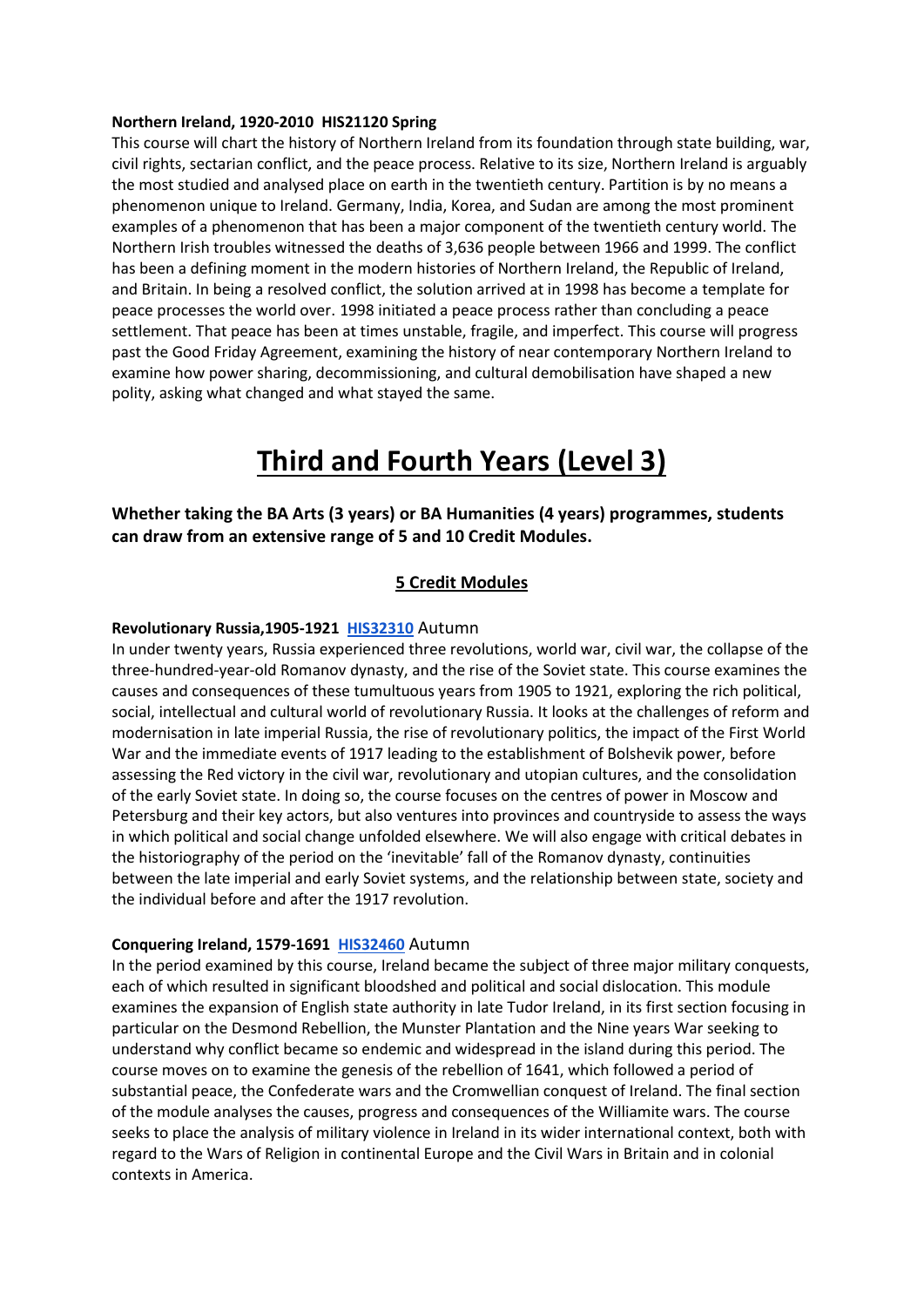#### **20th Century Genocide & Mass Violence [HIS32380](https://hub.ucd.ie/usis/W_HU_REPORTING.P_DISPLAY_REPORT?p_report=ME200&p_parameters=6F7FE4B89EF8F42B42A2F024123B513812C2246A0348C3724335A895ACC0D683230720BD017689ABE788A6EFD2994B603F39776F994F0A6B9D8CBB5940872F666474AAC041A534311AA571A3DBF27E30CB6BA1197797C7C183A36A50242075C883576DEBB9F9750773F6AE87C9FF4F1DC09F6837BA520B3DEAA3DACCA9DC6E326FAE8ADB5345BF7A11218D0D343FF9EEF973508DEF910733F357DAA195C27DD5AFC82591E0C076D19E605F409D741959475D32CF2019A107A6DAC05A2A7EF10D4764F68C6A82EA620330709CBED27A334676E5A2300572DB6ED2AD8D45FC74F1D6B2E3ED62306D291DB9B961C29946FBF5865AB1A410B403A0807D8057F0ECE7CE80D2B56A81E498E2EC6C176A6D508BA4CCA92AB579AC682B92508DF0E6F49F46F7B67EE270F7A40605669705D48BC048FA364C7295B66903AE9B42823A9AD7CC27BF864DBE4C00D4E6A88BE486A398D41359FB4125949CD41442E3BE7007800688C8F4E5D99EFC56C2736CA998BD4C57E5A41001A5AD651CBCCE96FDB21FCCC4604413879A6ACCAA2795D2273E1A1C656C393C68226AEF0EFB647207769F8D5F59B4C90CE9BDF6CE3ADEB9A1B9B1F0A85E6040C839887805AD5FB948FA51F42AC61A97FE03568290A759F41EF6B7607D3BF15291DF15799E176F44EB06D716)** Spring

Was the twentieth century uniquely violent? If so, why? This course explores the question of genocide and mass violence in the twentieth-century world. In this class, we will engage with theories of genocide and political violence, and also examine the validity of these explanations for the causes and consequences of mass violence by examining four case studies in depth. Looking at Armenians in the Ottoman Empire in the period of the First World War, Jews on the Eastern Front during the Second World War, Cambodia under the Khmer Rouge in the 1970s, and Rwanda in 1994, this class will ask: what is the context for these acts of mass violence? Who were the perpetrators of these acts? Who were the victims? Why did they happen at this time and in this place, and not at another time? What was the tipping point between persecution or repression and mass murder? What was the role of belief or ideology? Did the geopolitical situation in each time and place matter? What were the roles of individuals, groups, and the state? Students will engage with the historiography of twentieth-century genocide, political violence, warfare and civil war, as well as reading and viewing a range of primary sources including victim and perpetrator testimonies, trial records, and documentary film.

#### **Digital Revolutions [HIS32700](https://hub.ucd.ie/usis/W_HU_REPORTING.P_DISPLAY_REPORT?p_report=ME200&p_parameters=6F7FE4B89EF8F42B42A2F024123B513812C2246A0348C3724335A895ACC0D683230720BD017689ABE788A6EFD2994B603F39776F994F0A6B9D8CBB5940872F666474AAC041A534311AA571A3DBF27E30CB6BA1197797C7C183A36A50242075C883576DEBB9F9750773F6AE87C9FF4F1DC09F6837BA520B3DEAA3DACCA9DC6E326FAE8ADB5345BF7A11218D0D343FF9EE09CAA9DB55DB4F8EB74DAD53B623E783F6F4EA25B59E1BFF076BD8760313B1EF89845FB3C401623790B28A7B3452033C4A9FD320F84260D9C1F9A543A27F5C1F690A997DEB5356B567E36C6FDAB760FEC10EF28551E1CD90D31511C95A6AB2D22C037D30D1C0CE501D299743868886C33F94B3FC62AC73C8274E63D205F8BBA004FDDDBC16AC28AB86A029F8EB720E74F0FC60B89BA3A1148F203C182A601BB681F9A0DC1815655C803EB88882FA8DD53CD23F534B4CE82FC80E1139CA028DD6EE3DB69BB072BABCB98F09B8051A1BEDFDFC63AF94831BDE26FAE3A5767DC88846DF7354E77438D6E01911C0DBBADA905F0D5A910361ACBA2C602C4448518E74335D95FAC917AD011AD54F3361801030FA4690B205EB14E2AC7C3900C3C0387D504006E6D5DEF21E6EAF7F8E865FE2191C73F51CB17588FDC44D27B2834882D6)** Spring

The aim of the module is to provide a history of the current and emerging media technologies and their impact on exchange of information in contemporary society. The Digital Revolution refers to the advancement of technology from analog electronic and mechanical devices to the digital technology available today; that is, in its simplest terms, we're interested in where this technology, which is now part of our everyday lives, came from; in the evolution of the various uses of technology; AND in its development, growth and prevalence and what that has done to the world we live in today. The current radical transformations in communications technologies will be discussed against the background of the history of the development of digital technology, mass media and telecommunications, with emphasis on the Internet as the most widespread, and equally democratic as well as problematic, communication technology to date. In a school of history context, the module should culminate in a practical effort to explore a digital history project.

# **10 Credit Modules**

# **Modern Japan** [HIS31280](https://hub.ucd.ie/usis/W_HU_REPORTING.P_DISPLAY_REPORT?p_report=ME200&p_parameters=6F7FE4B89EF8F42B42A2F024123B513812C2246A0348C3724335A895ACC0D683230720BD017689ABE788A6EFD2994B603F39776F994F0A6B9D8CBB5940872F666474AAC041A534311AA571A3DBF27E30CB6BA1197797C7C183A36A50242075C883576DEBB9F9750773F6AE87C9FF4F1DC09F6837BA520B3DEAA3DACCA9DC6E326FAE8ADB5345BF7A11218D0D343FF9EE28C2A17E9B9C5750F39278919797B554C4FCD17E8072FBFF7F7DBBD91A01E84D58B6BDEBA38CA36F1B4BB763ADC72A70B76EF7DD8C0C2079AE4C700706886C01921CEF0DD0901F06E0BD5EA10F6478A770869B348C88DE02F51014F3C0CC755F757568481DDD42E78ED8FA415AA58725E2374A86D8281C2CBF0CB7404CE75C1569EBA482FD12FB87B4C86399F85E728390286DAED75EBBCD4498CC55D46151B1E0201FB330E504186148A8DEDF925A6937378BD9E540377819D1AD4E0CBE0112ADE18AF30B758F0F42E5D03A1D8213B21F5BAE93D22071AC2C40677CAA2C3F145A56B218F7CC993A3EE5F88C7B4144380EBFC505729E2FF777BEB8C4B7B4A13E166112FCA65F682244FDDA1BC463187FAA103D448459288D2BDA7B0D97547948689AA9D91EC26A6D2C561429A101015B52144B5FA9C9F39AE724D15678F6631AA51DE83C751EC7E849AA37694C03B6CC65FD389A01FDA9BC29F3866DCD354508F9480CF938DEDF1766D53E82EE39524A51C3D7793E11FF615DC009CA6965A621D9113EC9EC1D682754983EE5BDB6B95A3657870322AB7C8598184853CB0E2655E0C0AEDE4491EAFAC64B8D5E5DB9DF8238866065AC6430D7624BD4D4F038A81DC317AA4DCE69FDC537A6BA044E6C38F6C6F559E0E91A44A748055ECA1339823F12B1545D3788367DC7CC54C94FCDDF12) Autumn

A hundred years ago, the European powers were at the centre of the world's wealth and power. Within fifty years that position of global pre-eminence had shifted to the United States of America. This had led inevitably to realignments in the balance of power and new rivalries as well as new opportunities. About twenty years ago a more recent shift in the balance of world economic power to East Asia with Japan at its epicentre took place. With the largest surpluses in the history of merchandise trade, Japan had transformed itself into a financial and technological superpower and set a dynamic example for other East Asian nations to follow.

Despite war, destruction and occupation Japan, has since 1945, emerged as one of the world's major economic and financial powers. This module will examine the impact of Western expansion in East Asia on Japan and how the Japanese responded to it politically and culturally. Also it will examine the consequences of Japan's response to the West for other East Asian nations, particularly China and Korea. It will analyse the political, diplomatic, economic and cultural dynamics in Japanese History that contributed to its rise and to its role as a major power on the global stage.

#### **The Irish Revolution [HIS31320](https://hub.ucd.ie/usis/W_HU_REPORTING.P_DISPLAY_REPORT?p_report=ME200&p_parameters=6F7FE4B89EF8F42B42A2F024123B513812C2246A0348C3724335A895ACC0D683230720BD017689ABE788A6EFD2994B603F39776F994F0A6B9D8CBB5940872F666474AAC041A534311AA571A3DBF27E30CB6BA1197797C7C183A36A50242075C883576DEBB9F9750773F6AE87C9FF4F1DC09F6837BA520B3DEAA3DACCA9DC6E326FAE8ADB5345BF7A11218D0D343FF9EE3E4F6B9ED3243B5B5183E69150B6053943CE1E6595A2066B014BEC86C3F3E9986D9151F1C4BE8D3E07CEBDD88180A973AC3CF56476EE63D20D032E44C9BA93EC05AA25542074477E38967515654A1917BE6D35A402F7758AAD7AFEECA75F0FC1412F852515A7D97DA5B5C041854ABE9EC07AAA161677300EF86F9E47B3F4D7904BFBECDBCFED3436126BEEA6231D1D6B988A25DE6978A09638198CFB753BE6C6D6094BA3E23FE0B3F9FFA751C008C82C23F0ABAF157F103B5D9CA0E7BAAFD6291A8031BE657FE07C5DDC2D41343023BA7DA252F363644D121F32A56849113D32B3F56DDBA9B69586A062803725E475F535A28061A64CE6F9A3628227B61A148D72537CDEB216A7ED1BC821C013AE79BE8916188EAB2CB7C4C4A8208D0CBAC4CC6DE4767E72BB2E54AD9231E95CF655F591039D5DEE4B971C530D29A41BB730F15E30BECD8E27BA7B2F1EA2CDE8755FF360D803B8D5B34D1E586DD54F82C77FCA65C88CF10D183FFA8262CFE1DC2E1D10395109CC65ED7E8D0268A8D4B2325038504917DC8B6BD1610D4CB549FA86D2ACE6F0ED595F4803F91D2FAA8C5D132C60B4A937276E2471928AAB26C29B949AA901E6F1CDD5EB67499A50F8FF3822BDF63561802C51BE2B28922FDB0DF4AC80FAA0B4DD0F9F36FFDAF3A7B43CE0D747A19131247D96F8F5DDC89D43E89C8D0576F4D4E58160EDF42EB30AA91F35E4BD1B)** Autumn

This course seeks to recreate the excitement, turmoil and difficulties of this crucial period in modern Irish history by outlining the course of the revolution as well as examining some of the documentary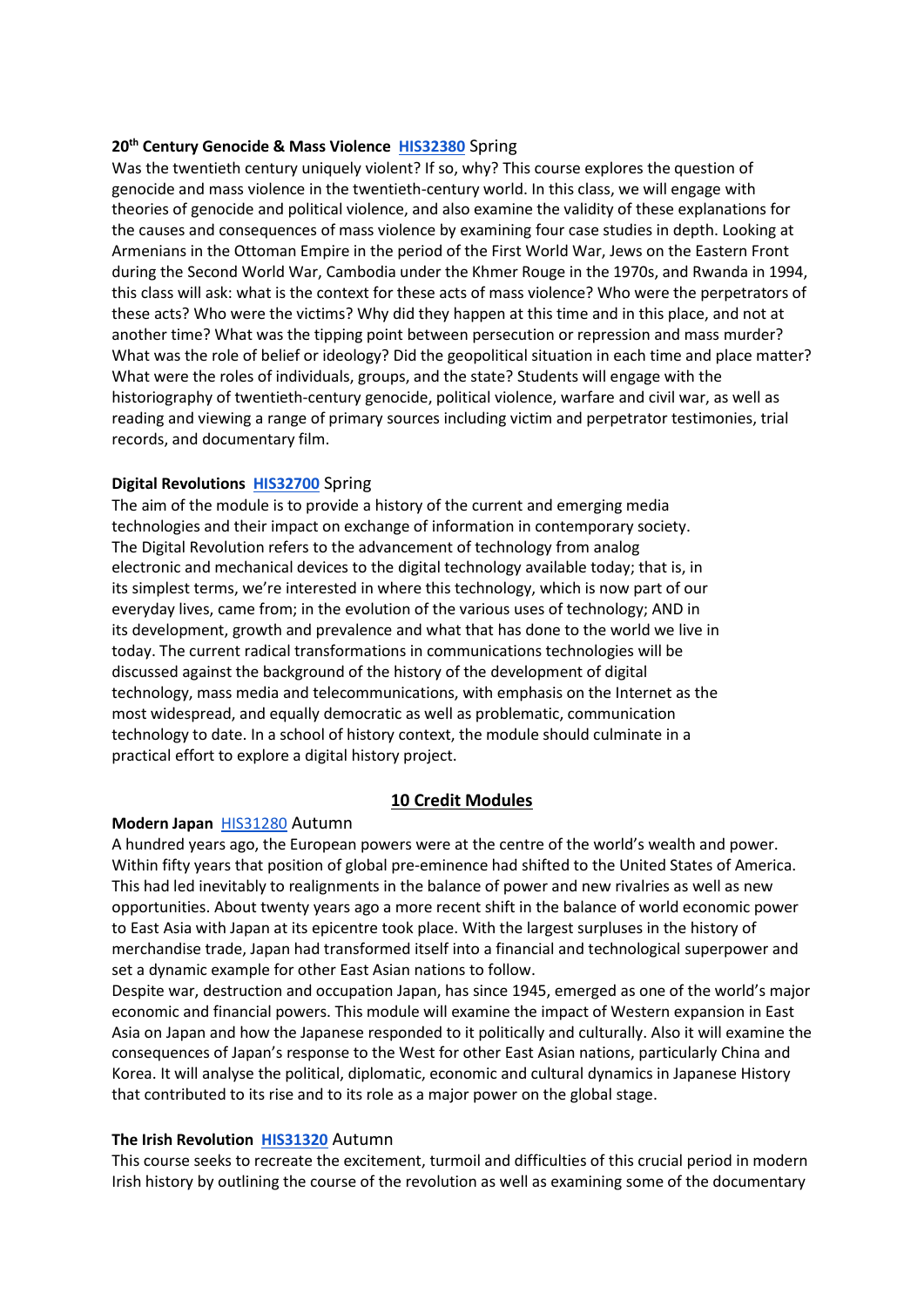evidence produced by those involved. The course will deal with all aspects of the Irish revolution, including the 1916 Rising, the War of Independence, Partition, the Treaty and the Civil War, and the social, political military, economic and cultural impact and legacy of the struggle for Irish independence in the early twentieth century. The significance of the Decade of Commemoration associated with this period will be explored. Sources from this period will be discussed in detail in the seminars, including contemporary newspaper reports, documents from Irish archives, published collections of speeches and published memoirs or books by participants in the period, letters and diaries, as well as the extensive range of books in the UCD Library.

#### **Irish Foreign Policy, 1919-73 [HIS31760](https://hub.ucd.ie/usis/W_HU_REPORTING.P_DISPLAY_REPORT?p_report=ME200&p_parameters=6F7FE4B89EF8F42B42A2F024123B513812C2246A0348C3724335A895ACC0D683230720BD017689ABE788A6EFD2994B603F39776F994F0A6B9D8CBB5940872F666474AAC041A534311AA571A3DBF27E30CB6BA1197797C7C183A36A50242075C883576DEBB9F9750773F6AE87C9FF4F1DC09F6837BA520B3DEAA3DACCA9DC6E326FAE8ADB5345BF7A11218D0D343FF9EE5F8B46D6CD5FD67F951901E5DBBEE794284B5BF0ACE2BF927C340EF2BA0CC53B1DEA014BA47DFD09980CC8AB3600B096CCC353499BE20F8522AE04CB1008C8BAAE75C3E0C2736B79BDC6487CD9FBE8ACFF8AEE253B4888E816639E73913A87218E65088848EC82E291B14E351140CD200A06A301D50463D68B38AD38CD3F57D4F7F62D23F148B5F70AA6903E14A08333ED14356F0399A3E824ABD57FE2A8D72458D59ED1AED8EF5D5CC957D70E679E6185BBBFFD498678858965687FE4AD920F907BC86CBF399F56413E3FB42203B7C1EA70294EF057C91F7549C5F754DD9F47376BF96A3AFF4B70F09074A05577D02EE88454CEEB2CBCF504BB14EC790B8AA4EB813D6DB7E06F64E961C0F9869F274B69129DBB1BA3DCC78AF851096D4555BFB4107C4DB044E0C359B8AC8B17FF3CF20A9E5EF89939D5BD5D30E83D9357194766A5847914401497F5BEE32D564D955AAC232B45CCF4463573BD07FE8521DDE6814C0FD08821480D97B51F6B009938A0EA93623B2A302D0DF8A29E185DA26942CD29F2784446CC0B7B208C5A6FD54F47C9A4A765635B0A0D0913FD8E7B293946E5BD71CDB78ADFE8FA25479A273B45F308416CFB0B9EAB6A158BB792687880DC046257F7289349247066FBDDF55AF5F87BD79539CCC6794C1829C5F224C16B28614039210C240970C41E80C4E0BAE3A43498C41E70AC4B5CE8E9C1DFD06356CE)** Autumn

This module explores the development of Irish foreign policy from the efforts of the First Dáil to gain international recognition of Irish independence to the year in which Ireland joined the EEC. The pursuit of sovereignty, the conduct of Anglo-Irish relations, and the decision to remain neutral during World War II are important parts of this story, but only parts. The module examines a variety of bilateral, and multilateral, relationships, especially Ireland's membership of the League of Nations and the United Nations. The module raises questions such as: What did Irish policy-makers understand as 'the national interest' and how did they pursue it? How did Ireland come to 'punch above its weight' on the international stage? Was Irish foreign policy idealistic – and if so, what informed those ideals?

#### **Slavery and the New World [HIS3186](https://hub.ucd.ie/usis/W_HU_REPORTING.P_DISPLAY_REPORT?p_report=ME200&p_parameters=6F7FE4B89EF8F42B42A2F024123B513812C2246A0348C3724335A895ACC0D683230720BD017689ABE788A6EFD2994B603F39776F994F0A6B9D8CBB5940872F666474AAC041A534311AA571A3DBF27E30CB6BA1197797C7C183A36A50242075C883576DEBB9F9750773F6AE87C9FF4F1DC09F6837BA520B3DEAA3DACCA9DC6E326FAE8ADB5345BF7A11218D0D343FF9EEE879280CE6B552D9C4DB90CEF384EC6F45AAC4708C5BD4F14B353F6D28189EC2036FF32AF07136950B3E8D58DAB264814E450413E6813972568F90E53EEEE1A258A2947E951A597F66147BCF318B8350ECF14BEC3EE32BA4D6FEE3AB42663437AC47B75B65CDBB3D3C31A81B458A243CB45B6021BB6703D2E2B6BF6C1525F3D00A81FE26C12B6B826160C47A44F1B3FF36F865DB0E98E082DD0D0EFBEC4A508C67A9A83F571BD97ED8547890D2350568360E1711B0812E3BBD848F5D49136F1B7FA4CCC348E3A43972D06A753E3891A4549C1389150CD8DC7DF9EF8FD26C948777F087EEF4AA5E9DC51944C5EFB31D5D41CCEFBB82397116C4BA2A45B8C1B82C089BBCD5D228EE5F11FA66D7CC26D141A3CBA8141C627C9E7809C805246D0695C14D44B68292D43DC88E05ED501A52F6027BB2FFC90BFF3EF8D426609BCDCA4950B414CCE7E63173102963A715B9707E9100FDF676B43ACAEC9D585C9F019C53AF9D7E24F13792D5A0473C21869421D3958AF4E7D0A20F66D2028ACF6CB7DA0A94D3ECB6ABD73535C3593B3E6D5ABC53C6323CE01CD710E9E1FFD7B53EF27118D17341D53ABE326B931B12C5822ACF64108C7CE247F2713C05EDF9744361619E5F4E479FC475F7ACAEA414E638C262197D69C9D29097FDA973C892CBACDC998023C282AFC9C072D9A17A9FF03D975E26B62ACCBC59B152EC16987CAD2B73044C)** Autumn

It is estimated that between the mid-fifteenth century and towards the end of the nineteenth century, more than 12 million people from Africa were enslaved and forcefully transported to the Americas. Of these 12 million, it is believed that approximately 11 million Africans survived often terrible and harrowing Atlantic voyages. Such was the scale of the Atlantic slave trade that until the 1820s more Africans crossed the Atlantic than Europeans. The produce of enslaved labour in the form of tobacco, rice, sugar and cotton transformed European economies and habits and arguably laid the basis for globalised capitalism. All major European maritime powers were involved in the slave while more than 90% of slaves shipped across the Atlantic were supplied by African traders. Many key features of the modern world have roots which can be traced to slavery: demography of the Americas; poverty in sub-Saharan Africa and food-ways of the world. While this module will examine early modern and modern slavery from its Portuguese beginnings down to its final abolition in Brazil in 1888, it will concentrate in particular on slavery in Britain's seventeenth-century Atlantic territories and colonial America in the eighteenth century.

#### **Persecution and Migration HIS32250 Autumn**

This course examines the linked phenomena of Early Modern religious persecution and migration. Prior to the Reformation four major religious groupings, Catholic and Orthodox Christians, Muslims and Jews, together with some more minor groupings, were present in the continent of Europe. The Reformation vastly complicated the confessional mosaic of Europe with the emergence of many different forms of Protestantism. In the same timeframe, large swathes of the Northern Balkans came under Turkish control. Over the course of two centuries many different forms of religious persecution ensued which resulted in considerable mobility as individuals and communities left their homelands in search of more congenial societies. The first part of this course examines the emergence of the new confessional map of Europe between 1517 and 1650 and considers why most of the states of Europe were consciously repressive of religious difference while a minority, such as Poland and Transylvania, were markedly more willing to accept religious heterogeneity. The course will then examine the phenomenon of Confessional mobility in sixteenth century Europe establishing what type of people were pushed to leave their homelands and the role that religion played in influencing their choices. The last part of the course examines a number of largescale migrations, from the Habsburg lands in the first half of the seventeenth century, the expulsion of the Moriscos in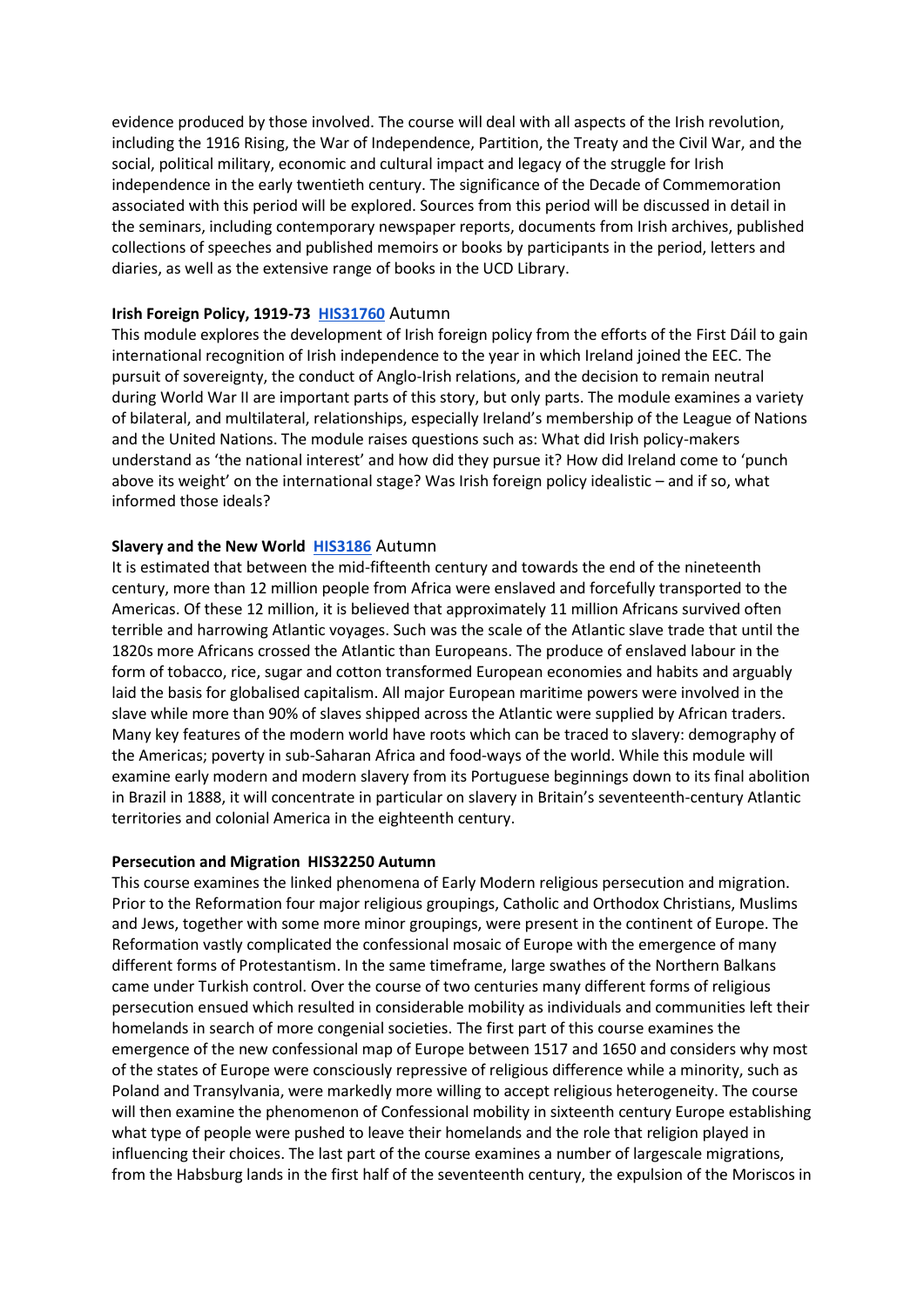Spain, population transfer in Ireland and finally the expulsion of the Huguenots from France in the last decades of the seventeenth century.

#### **Florence 1200 - 1400 [HIS32430](https://hub.ucd.ie/usis/W_HU_REPORTING.P_DISPLAY_REPORT?p_report=ME200&p_parameters=6F7FE4B89EF8F42B42A2F024123B513812C2246A0348C3724335A895ACC0D683230720BD017689ABE788A6EFD2994B603F39776F994F0A6B9D8CBB5940872F666474AAC041A534311AA571A3DBF27E30CB6BA1197797C7C183A36A50242075C883576DEBB9F9750773F6AE87C9FF4F1DC09F6837BA520B3DEAA3DACCA9DC6E326FAE8ADB5345BF7A11218D0D343FF9EEA95313FADB123D41CEBDA5E7EC6B6655CE6CE8E1FEF721901217144C0E64A7EA12B433B3EC48590B9EA463BF0774404ED1CDB32BAD1E1790BF1865639F2B2CF6EA7EE01FE7B1C92286A170C90531E235416B48F1C4921DA1AF7F5263B2D8E2E8E8997D8FD40AD49ADB67BCD833DFD3E9C3ED2E0174330C2468F45E112390CA29CFF881C40E9CF98EFFD1518DFB31965B8BFDB6FE4DA27421407D5FD6012958C33B849F84730A3228B03D1C7402C34CB1F4C73D879127CFD0F6BF1B2DCB3B17795C32DB7B5EC4ABAAC984B33154C170891BD25E3995F8C3D39065B453CD12A8F037E3672F0CF654CA28EB6C9B6245889FA1A57310C72301FAE606332F284D78BA586DD931650D33088C3D3A789E756B0ACC446A410CF07207FCF57D44A7B2A0C23F728F04226A64A001F209EE82FBEB67291D9C2C5667746278D2D1C73856E016AF787D5FCA10DE843775D5B4FE9021E56959625DD422704FF7E0F830DE75EA275CC395145752641220E90F8A50D5A1FC4ACC88EAD8EC4E701ED9FD78304580D253B5C5A1A4FA860107FFDC02176F3AF417745B84CCDBC0FFF98C3CAEC77C9C66A1215414873E653D47D722B088B68D1CB763190B1803291DAB5244D56DB823085583A7C456EB1A8A3A767B5B949128C585C745947897FE4B9FA740E485B30ECD2DF11E6C1E0CC06DE1C7B46E14A8F29B856792CEE8C0757D89065B954F751228)** Autumn

Florence rose from being a relatively unimportant regional town in 1200 to become one the greatest cities in Europe over the course of the next two centuries. Its growth in size, wealth, power and prestige was both rapid and remarkable. It was based on a thriving economy dominated by the textile industry, commerce and banking. By the early fourteenth century Florence had a population of around 100,000 and lay at the centre of a vast international web of trade and finance which stretched from the British Isles to the Holy Land. The political and social life of the city was dominated by great noble families and the city's leading trade and craft guilds who vied with each other for power and influence in the Commune - the name for the collective civic government in which all citizens could participate. However, in 1348, Florence was devastated by the Black Death. Up to 60% - or 2 in 3 - of the population perished. This led to severe economic contraction and social dislocation culminating in a popular uprising in 1378 which briefly threatened city's stability. Despite these turbulent times Florence, unlike many other Italian city-states which came to be dominated by a single powerful family during this period, resisted the drift towards urban lordship( 'signoria'). For this reason Florentines came to imagine their city as the successor of the ancient Roman republic, a beacon of republican freedom surrounded by hostile cities ruled by 'tyrants'. This self-image was connected with a revival of interest in all aspects of Classical culture (philosophy, literature, history, art and architecture). This cultural movement became known as Humanism and was profoundly influential. The Florentines fought a series of wars against neighbouring towns and cities in Tuscany during the thirteenth and fourteenth centuries – especially Siena, Pisa and Lucca - and as a result achieved a measure dominance over the region. Florence has an extremely rich legacy of written sources from this period which form the basis of the material studied on this module. These include chronicles, government records, personal memoirs, letters and legal documents. Major themes that will be covered include politics, war, commerce, religion, history and literature, art, architecture and urban development.

# **China: Gender, War and Memory [HIS32550](https://hub.ucd.ie/usis/W_HU_REPORTING.P_DISPLAY_REPORT?p_report=ME200&p_parameters=6F7FE4B89EF8F42B42A2F024123B513812C2246A0348C3724335A895ACC0D683230720BD017689ABE788A6EFD2994B603F39776F994F0A6B9D8CBB5940872F666474AAC041A534311AA571A3DBF27E30CB6BA1197797C7C183A36A50242075C883576DEBB9F9750773F6AE87C9FF4F1DC09F6837BA520B3DEAA3DACCA9DC6E326FAE8ADB5345BF7A11218D0D343FF9EE795818E1F1CA5461A168F823DAE191672C1DAABF5E242C873829DD34D7D6C5D84B5DA58A36F83F1E91F4380DB3C79B974216B729FD3461C4381556A704086AB5A73712B8F4F5B84137ED14EB192C2119435EB225EB83C26876A846E8C8E3E215C781EAF6F398C38BEA0D85D3E877691CD968BC11C10B60283BBD61F3E94B5E8F3A27AEB4F7F8748700877EED450766AE953F5C6DEAAFA5C3F01B0140970D68D0CFD4EC8C6C1ECD0447FFB71D0C17325895CD5ED3C022F40C5430805FF107D18390DA50217CE9AB282CD037CDCCC82C399FB0FAFBD8548F9F705ECEDC41AFDFE50CDFF5F8DF93C3C90B4A5CBD8DC7DA3A1CA4085B6A9FCEF9F91F22BED372F85C0D7E7854C8D08C55CAEA475719EC27BB34DA2D3CFE2F88B98C4C655B0390F3FD5CA0214E1B6D4ACBCA4879BFABEC1BB153C11D67ABE05AAB397E76E83704641011805FCDCF26EB8702F85EC05CA168A638890E4D586F6E6ABD8B2D34F3B997F48D31683EB018C9B04EB01681AB37D7DA547A1EE45D458F4D9A6105E7CB41EE173220255EBFB7229F12BA7C38F4960E0165AB7FB298ED1200C71330FE02A286A6D1FB8D51A1DE66249AD1B5516714E86D597DD5714827F82F017F570B20C888DBC474BAE3013496092FA73EDD13786A2E8B926774359C24266B64E2943883D9F863ABC5DB408A240C3ACDD932FBE3409B230E5DFF4F79CEB596D12109B3A58B2D)** Autumn

This course is designed to allow students to gain an understanding of the key debates in late nineteenth and early twentieth century Chinese history with a focus on gender, memory and the Second World War in East Asia. Starting from the position of women in Late Imperial China, we will consider how women's bodies were used in discourses of self-strengthening and resisting imperialism during the reform movements at the end of the Qing. We will explore women's entry into the public sphere, with new educational opportunities opening to women after the 1911 revolution, and the debates surrounding the 'New Woman' and 'Modern Girl' of the May Fourth Era. We will explore how the long-standing trope of 'Good Wives and Wise mothers' was deployed by different political regimes during Second-Sino Japanese war in attempts to create a 'Greater East Asian Co-prosperity Sphere.' Drawing on primary sources from my own research, students will be asked to probe the disjuncture between these images of women produced by wartime states and the lived realities for women in Wartime East Asia. We will also consider how and why notorious incidents such as the Nanjing Massacre and the use of comfort women have become politicised in historical writing about the War and the continuing relevance of Gender as a lens through which the war is memorialised in East Asia today.

#### **Migration Nation [HIS32650](https://hub.ucd.ie/usis/W_HU_REPORTING.P_DISPLAY_REPORT?p_report=ME200&p_parameters=6F7FE4B89EF8F42B42A2F024123B513812C2246A0348C3724335A895ACC0D683230720BD017689ABE788A6EFD2994B603F39776F994F0A6B9D8CBB5940872F666474AAC041A534311AA571A3DBF27E30CB6BA1197797C7C183A36A50242075C883576DEBB9F9750773F6AE87C9FF4F1DC09F6837BA520B3DEAA3DACCA9DC6E326FAE8ADB5345BF7A11218D0D343FF9EE3EB30D860B38DEBE015AA4B56A0CEDF32EF1C82CFCB3DC499F012FAB44587875348358F47329DCAC704FA916718AED3D94046FA17644967E3320FE400D25B9CA88C645855E6837CA825A1F4E4C0EEC22E8350AD598571E34B0EF77FB4E2C1F57AE15CAC272FAE3CEFA2529DCA70981031DECC2270FF2D31603E5F433937EB63765DAD81EBB20B6987FC2FE44D5D451EACFCD39099C160626C0829ED42612F063D30CF486EE1B403943606F14D8E639C3F18A7655F8D34BF352FC5506678C6BAD697D0CE5985EF506253D0BE46320F64053626A831907300825979D70F363E2512D0F3449F734B35D9B950FDE41969FD908E487D6994EA823D72258B0959E802FE1E2EB8520CF2C3263DB87BDDA757C0F1113A786C39B2067A533F97745631E33FF1E811EDC2C4181D73F47BCDB6409759B0D286D2EAA452A4C55A3996A955F361AB83C7E73C54F1A24FE0A3D0F7C5E66C6A5E65E185277C476F977010200010FD6658C6C4A48D18765ED38E15E077309D752418FD53A117275EDB3C6F0F41CAE10CF671C316CD64474292CCA0AB00A5798F50158C1D1282823632FFD669E2B3BCE6C1071B29D52FAA27A620D9611591F686777CEF3666659586B8BD80937A9BE2D4F4109D0325C0E3BA43FC3C83DDF1A339D9D0D2C629CADFC44AB2D22D34A24CADE4A4B1D53AD31167440FD6CF377E8)** Autumn

Modern Irish society has been shaped by migration more than any other country in Europe. This is reflected in the fact that among OECD countries, Ireland has the highest percentage of its citizens living abroad. At the same time, over 17% of the Irish population today was born elsewhere. Since 1945, Ireland has transformed from a country of emigration with a largely homogenous, insular,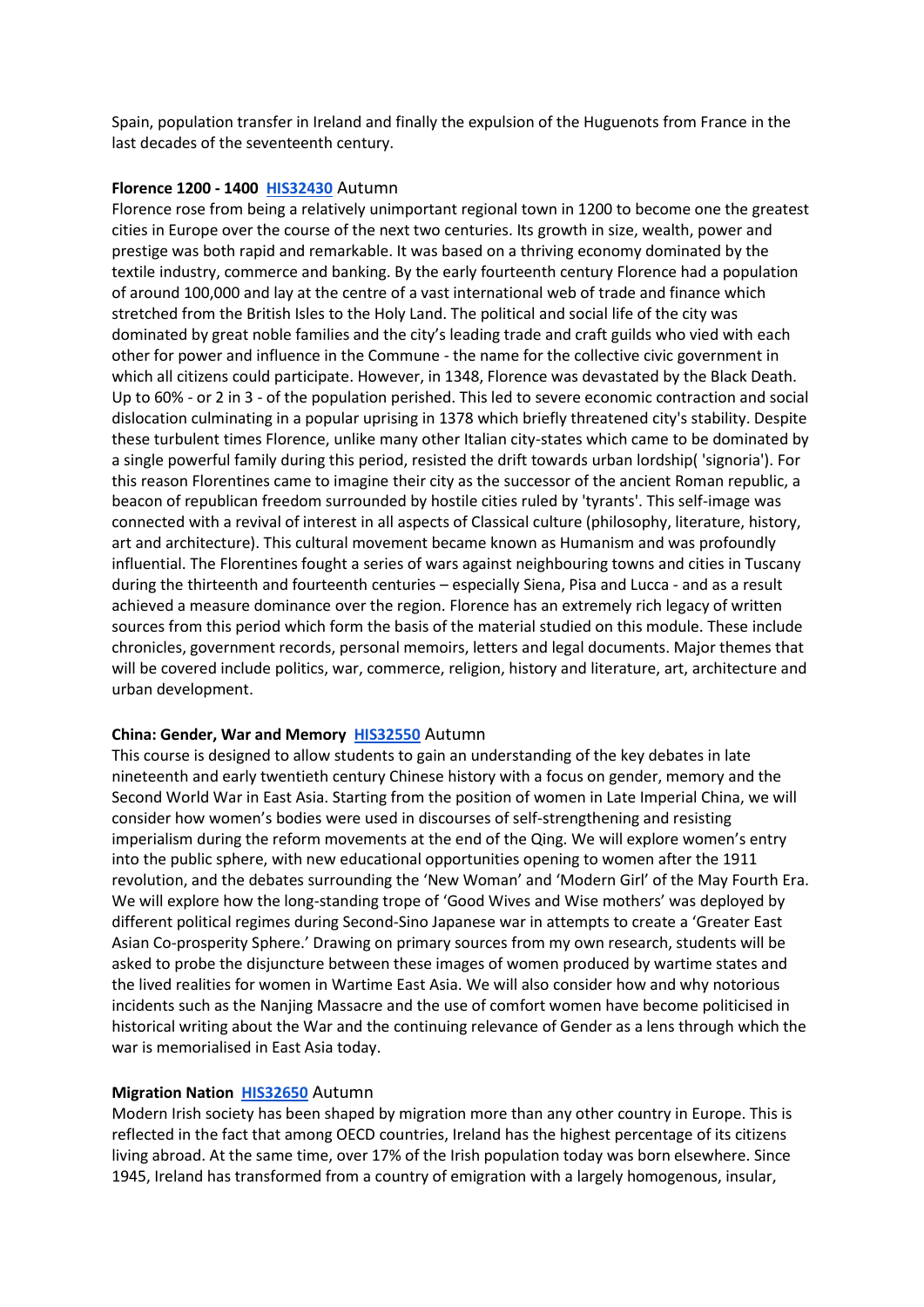conservative and underdeveloped rural economy into a country of immigration that is heterogeneous, global in outlook, (relatively) progressive and boasts a successful post-industrial economy. This course will tell the Irish story through the prism of migration, focusing in particular on people who left (emigration), came back (return migration) and new people arriving (immigration). How did Irish politicians and society explain why so many people still felt inclined to leave the country after 1945? How has Ireland adapted to its increasingly multicultural society? How do Ireland's emigration and immigration experiences compare to its European neighbours? Various primary and secondary sources will be utilised, as well as more mainstream mediums, such as video clips, radio documentaries, novels, memoirs, songs and plays, will also be used throughout.

#### **Vietnam [HIS32690](https://hub.ucd.ie/usis/W_HU_REPORTING.P_DISPLAY_REPORT?p_report=ME200&p_parameters=6F7FE4B89EF8F42B42A2F024123B513812C2246A0348C3724335A895ACC0D683230720BD017689ABE788A6EFD2994B603F39776F994F0A6B9D8CBB5940872F666474AAC041A534311AA571A3DBF27E30CB6BA1197797C7C183A36A50242075C883576DEBB9F9750773F6AE87C9FF4F1DC09F6837BA520B3DEAA3DACCA9DC6E326FAE8ADB5345BF7A11218D0D343FF9EE209DF0B9E1A79294BE4536432148CA525C806389F61B91C12D103459BA5C9FC5E76FD0E5824E104D058F46DDCD9B3E5E581960F8A4D8E92362B0EF07902E9BFE1705C30EC7018F4FF2A5C4D20E3129B6B3226F97D504EE320E2968BB87BE66147ADCD9094EC3AE3AA301EB883F5C0DA51B83930CDB7D32B0024D9E758604E74FDC9D624E4F593B3040BC29928888810C9872814901E396088BED82166A996E905E53DEB06BDEBC40D00190F7D48A38E68C90EC593FA8A09A0D6004A39B5BB2C13E0F797A653EB3E3E3D6B687DB7ADE1D0F80C4B41A11296512083DF9405082054293C10027F1AF52CE9F9EEABAF70DFDA4A7C2D0D80DF1029BA3F02502C8B3841D7F789108C07FDBCD9C37719391FE4DCA1060700CDDC6D3C669EC74D924230595EBD10B68678E83C610DEEC054DDD5DCC6846A97B0900DCB689932ABE02DE057D429C60DDDBD50C1DF85B3B1277D0B2FF34A17009AFEDBADAA4F066416E6A05F88F6AB5A075AAE9E1027EF403BB4467603A70A72BC57E3F5D47690803DD1CFE5C5BAFE3B0A24A9A77837E0FB60277CD56A5CDCBAC618134E48A5263705641AB2598D37D7837AA439A3F92743F4EFE256A1246682BF224C111AB119BB397F707ECEB192230FA29D62E065C285FB0921C0E215563A836FBC40056365A91CC53622D991F8B965C99B01F727B2F5A04CC9F)** Autumn

How did a small, impoverished Asian nation survive and prevail in the most destructive conflict of the twentieth century? This module will look to explain Vietnam's extraordinary resilience through fifty years of warfare and occupation through an examination of its social and cultural history. Major themes will be: the impact of French colonialism on Vietnam; the invention of traditional and modern Vietnamese identities in the earlier twentieth century; the nature of the Vietnamese revolution and Vietnamese nationalism; the experience of war and its impact on Vietnamese society, north and south.Students will be assigned readings in advance of the seminars. Most of the readings are drawn from recent Vietnamese literature, and are presented in translation. In addition, students will be given a large selection of historical texts on each week's topic and a recorded guide to the readings. Assessment will be by means of a term paper due at the end of the semester, weekly learning journals that record the student's response to the week's readings (not only the seminar texts), and attendance and participation at the seminars.

No previous knowledge of Vietnamese or Asian will be assumed or required.

#### **Manufacturing Truth [HIS32710](https://hub.ucd.ie/usis/W_HU_REPORTING.P_DISPLAY_REPORT?p_report=ME200&p_parameters=6F7FE4B89EF8F42B42A2F024123B513812C2246A0348C3724335A895ACC0D683230720BD017689ABE788A6EFD2994B603F39776F994F0A6B9D8CBB5940872F666474AAC041A534311AA571A3DBF27E30CB6BA1197797C7C183A36A50242075C883576DEBB9F9750773F6AE87C9FF4F1DC09F6837BA520B3DEAA3DACCA9DC6E326FAE8ADB5345BF7A11218D0D343FF9EE77D555594ABC61227E6D6C24E270E17B30405EFCDC786B821548395BA812E538D9DD151D8D36D2E6DF787BCB9622A88A7ACE8DC7B41E7D8C817FF64469ED9520AC841EA88F3B34BA5167A57ABD349BFA71907125EA5BCC183356260824E508D6361FEBF2755E382A89C747522913476BC67ABF5F50D39D31CC4717687EB3785D7079D456746207DE8950AE6529742531F79A32B9893C4746BFCA89596E25F9739DE483273F4FBD111AE744A3B6F3337446F2144D96F1DB116BBB47DCB246F438486062D4941ECD0479730262963A1ABAB17BCAFA3C234B04F4AE45B219A996F61445290871F213AABB42198E5E53C0BCEEA21417AEB9A0F2A64981CD750FA15078DF12A2CD3E73153EF1CD68649260409AF0FA0A6756D32D01AEBE02ABD36BF72F583A42EF6E4909238BCA7515F1E58DDAC6ED2651C9E5B9141752867E078A1C258CA430AD35941BF4E6751662C6C4E70FF86B8FA891F0C9B2B02D0D0ECBD96DE6EE6F7830129F1142259D9B11C4DBECFC439971A91FD27F87FDB620CE464DFFBBB21176D1F8738AB3D62C3D64AFD6C79613387C0ED3654EC38E38D3A2EE5C19F4DD35A86206C5849D60C148CD487D816EB01647A30B1C085887361A0FF8AF582736D01B368BF8E49967BAC148A25544CBD33E35CBFC0ADE853CE32C1E98338086DAA73C51CAB47EF46D693DC9B58B4198C5850F297AC708C6E37897987CAC55)** Autumn

False information proliferates in the modern world. Words are used to confuse, mislead and deceive. Images are manipulated to shift their meaning. Statistics are misused to lie in support of agendas and causes. From propaganda to click-bait, from satire to conspiracy theory, from pseudoscience to partisan reporting, from stories describing events that actually never happened to unintentional errors of fact, false information is everywhere. The ubiquity of social media has radically redrawn the manner in which information is shared, but false information is not a product of the age of the Internet; it is something that has run through modern history. Using a series of case studies, this module will examine the history of misinformation, or 'mistakes'; disinformation, or 'lies' and 'hoaxes', which are false and spread deliberately to deceive; and malinformation, or 'gossip', which may perhaps be correct but is used to harm. In some case studies, all three categories are interwoven in the story. Ultimately, this is a module about the primacy of analyzing evidence: it seeks to develop an understanding of how to assess evidence in all its aspects and how to use it. It is further concerned with critical thinking, as an essential tool for every historian and for every citizen in the modern world.

#### **The Digital Humanities [HIS32730](https://hub.ucd.ie/usis/W_HU_REPORTING.P_DISPLAY_REPORT?p_report=ME200&p_parameters=6F7FE4B89EF8F42B42A2F024123B513812C2246A0348C3724335A895ACC0D683230720BD017689ABE788A6EFD2994B603F39776F994F0A6B9D8CBB5940872F666474AAC041A534311AA571A3DBF27E30CB6BA1197797C7C183A36A50242075C883576DEBB9F9750773F6AE87C9FF4F1DC09F6837BA520B3DEAA3DACCA9DC6E326FAE8ADB5345BF7A11218D0D343FF9EEA9BAAB0493E5A67350147E210556AE2E800E48AA278B96BAE2525CA4D6F561FB4432AAF7649C44156FEC3FAA0C2FFF3464309578D8AEFD9DA0C7E83C3BF4BEF61E2FF7D9297170615EE86C2DAFC45D3945268ACB74E0F93140CCC4DCE084D86D2214438245E36F3F66A0AB347B3229F50EE4BE73BF26A4021A24297EB3D760BA6EECF260A559B5D3F8A7455D0946AFCCEE57677EB3E3F27C64F7E49FAE2F6E20AF231DB15285A0106BED6200527E4E4C82B268586C77305E0EDE25D96D7EDB5DCE40BB662E136BFF1C53DD9BAEF2388890092B77D50E52E68E728E108FF5F93E6EEFBFA242384BEBDB650B37CD6546291E2BA50D6C45351621D082711C2DC44911FD28EFCBE68DD7E92B71C9C48111B128418A82F481E8B656AC5E2B725B0DAF5EB55F204CA3C0444B4ABB25BC346A1FDDF354CC1F4784800725A5633919A9F4E8178D98CE15B4CD572802A310804186E0CDF69DA9C745BCE6C106A328EB95C4AFA6BFB109B8B143ED6821AFC68AD7AD32D83B06DC11901741F6F4F0C34FFF05A52260CC83A3E13ABF461502FC98C6EFBFB7638C51D1BE57824CA84CC25D6A648453107769FA855FB72247859C8A85798E24D6D5FC5C45306E6196100F7B5443EEC4D5A3E3762E9E2A532AE81F7E1113FF24CEA88D1C3F5EE39E29D4F419FAF89558CB9089C9B1765412B0EECCF112BFEF998481B44F6941BC15D91248A7B1FB)** Autumn

The digital humanities are powering huge transformations in the way history is explored. Vast mountains of data can now be mined in ways previously unimaginable. This course offers a hands-on introduction to a range of core techniques employed in the field. The class will be taught through short presentations by the module coordinator, but more especially practicals which will lead you step by step through areas such as: data harvesting (extracting information from the catalogue of the Imperial War Museum), relational databases (slave trade), visualization techniques, deep learning, text analysis/mining, and using Python (a simple but incredibly powerful code). Through these eye-opening introductory sessions, together with the final individually-tailored research project you will work on, we hope to build your confidence in the field. More broadly, the course will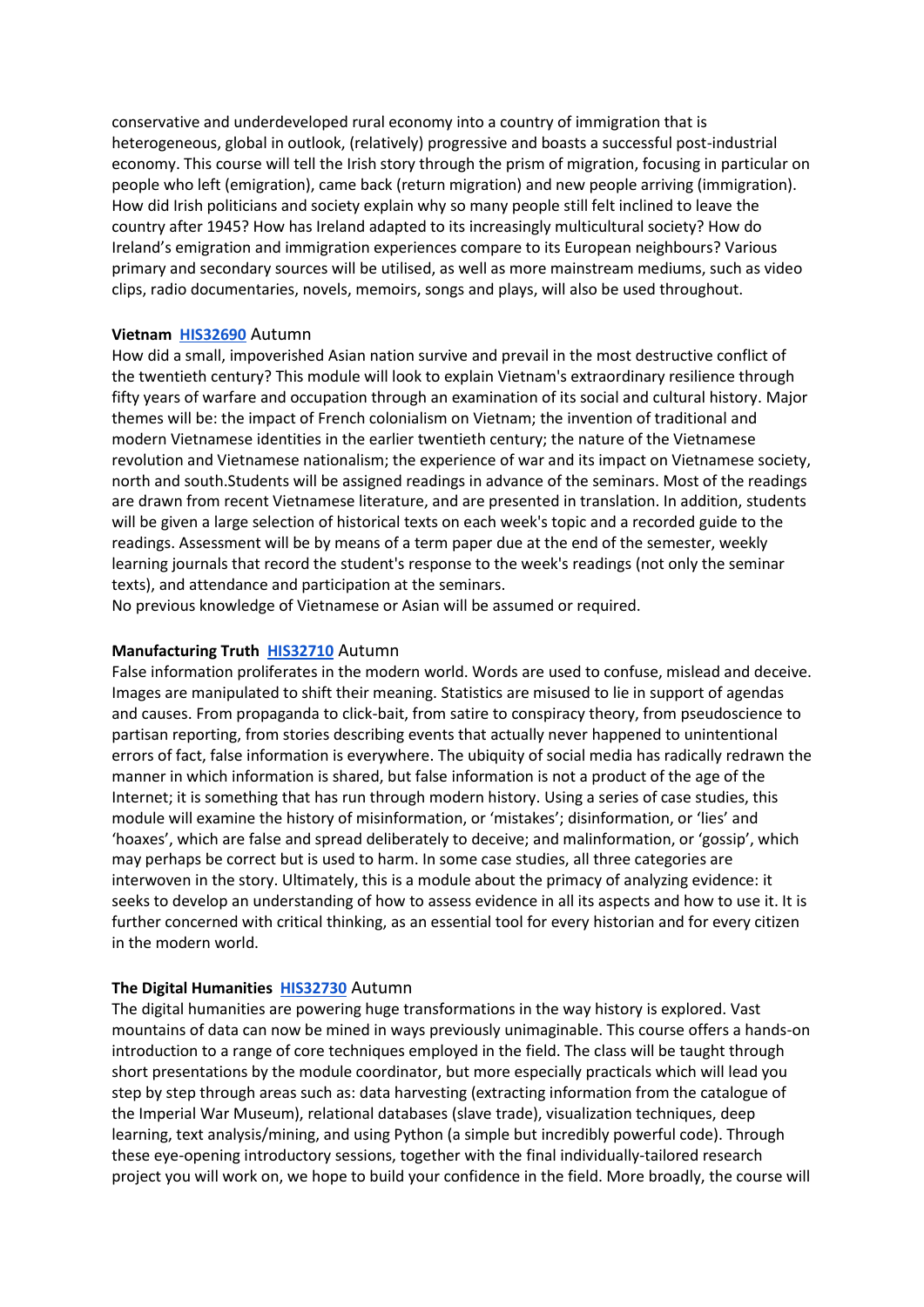help improve your awareness of what is possible in your future research or indeed to real-world scenarios, helping to draw your attention both to the opportunities as well as the limitations of technology-driven research approaches.

# **The Viking Age (LB) HIS32780 Autumn**

It is difficult to find nuance in popular perception of the Vikings, which either maligns them as bloodthirsty savages or glorifies them as free-spirited warriors. Who were the Vikings in reality, and what was their impact on early medieval history? The actions of these raiders and traders had significant consequences for Europe in the early Middle Ages, causing devastating amounts of damage but also opening up new avenues of trade and communication. In this module, we will undertake an in-depth examination of the Viking Age and its aftermath across the early medieval world. We will study the background behind the rise of the Vikings and the effects of their raiding on the North Atlantic region. We will also examine the political and cultural repercussions of the Viking Age, from its impact on European politics (including an extended study of Viking-Age Dublin) to the influence of Scandinavian art, archaeology, and mythology. The module will conclude with a look at how the Viking Age was remembered across Europe in chronicles, annals, and sagas from the twelfth century onwards.

# **Measuring the world HIS32820 Autumn**

Empires have long tried to define the shape of the world in order to control it. Measuring and quantification were both implicitly and explicitly tools of imperial governance. In this module, we will examine a range of imperial attempts to regulate space, time and people, and the ways that these were resisted. Taking examples from Europe, Africa, the Middle East, Asia and the Americas, we will analyse how new scientific instruments, mapping techniques, and statistical methods were used to impose new shapes, relationships and configurations on the globe. Key examples will also come from contested cases of universalisation, including the establishment of time zones and the question of the world's highest mountain, as well as from the dubious histories of phrenology and anthropology. In taking a global approach to the histories of science, empire, environment and geography, we will examine the various ways that the globe and its inhabitants were imagined and reimagined, especially from the early modern period to the early twentieth century, and consider the ongoing consequences of these reconfigurations in our postcolonial and globalised present. This will involve looking at a wide range of historical sources, including maps, atlases, instruments and drawings, as well as the accounts of the diverse actors who attempted to map and measure, but also contest and resist, the reduction of the world to numbers on a page. Ultimately, we will reflect on the supposedly universal – and now often taken-for-granted – geographical categories that continue to shape our maps and our imaginations today.

# **History of the American south HIS32830 Autumn**

This course introduces students to the history of the American South after the Civil War. A central focus of the course will be the development and changes in southerners' thinking about race and racial difference. We will also consider other ways that southerners identified and organized themselves – by gender, class, religious beliefs, political ideologies, and residence. Of central importance will be the social and economic changes in the twentieth century, including the increasing industrialization and urbanization of the region. Students will be encouraged to think about how they understand the meaning of the South today; we will explore the roots of common stereotypes and popular images of the region. In order to construct a rigorous historical understanding of the recent South, students will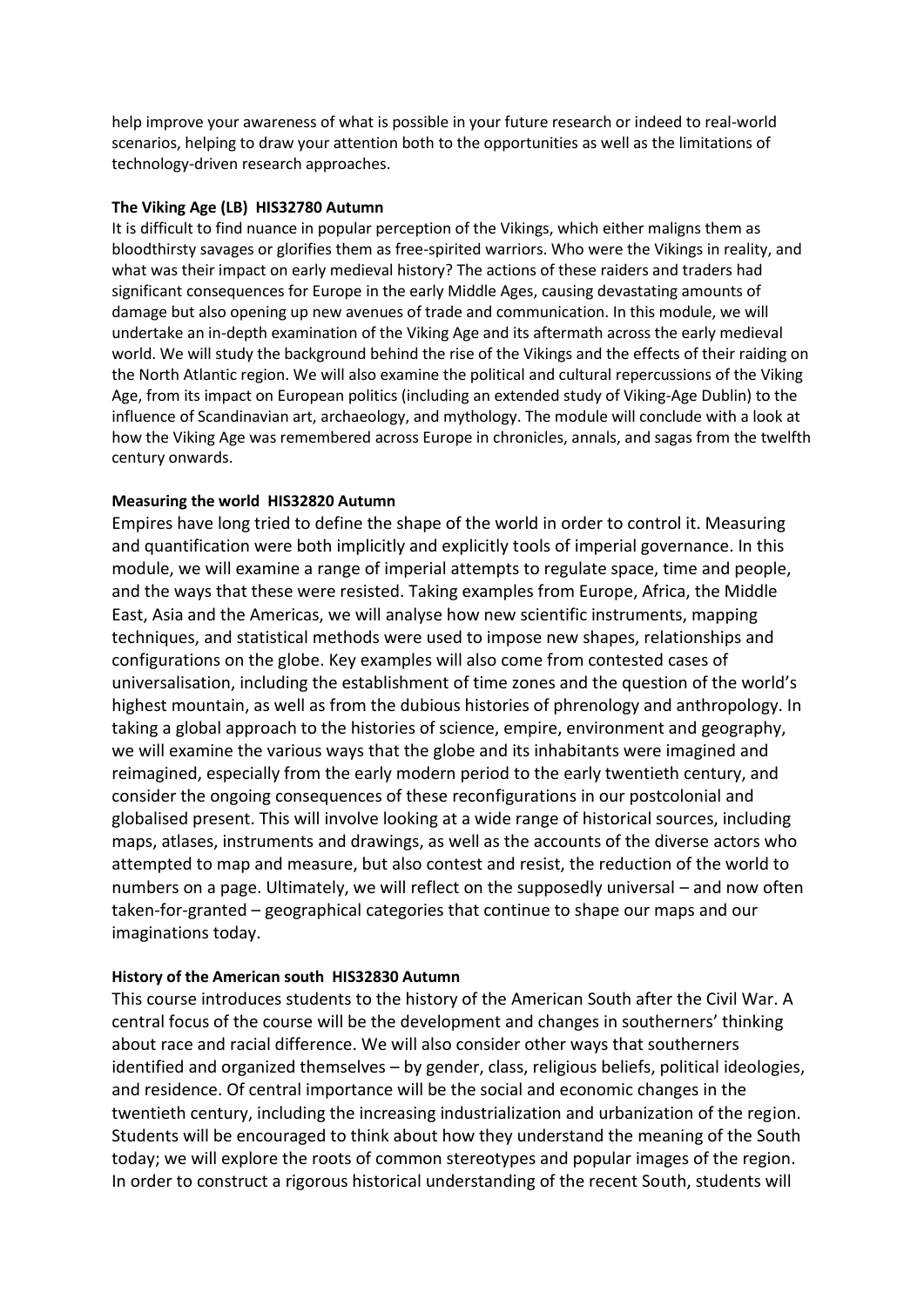read a wide array of material. We will watch movies and documentaries and listen to a variety of music from different parts of the South over the twentieth century. From these sources, students will develop their own explanations of how southerners built and sustained their communities and of the place of the South within the United States.

#### **Roads to Heaven & Hell [HIS31900](https://hub.ucd.ie/usis/W_HU_REPORTING.P_DISPLAY_REPORT?p_report=ME200&p_parameters=6F7FE4B89EF8F42B42A2F024123B513812C2246A0348C3724335A895ACC0D683230720BD017689ABE788A6EFD2994B603F39776F994F0A6B9D8CBB5940872F666474AAC041A534311AA571A3DBF27E30CB6BA1197797C7C183A36A50242075C883576DEBB9F9750773F6AE87C9FF4F1DC09F6837BA520B3DEAA3DACCA9DC6E326FAE8ADB5345BF7A11218D0D343FF9EE600DD66CE0A3390C6EBC41546482950A90F1B5186025F73E2048DAC0F2CB3988BC16D9AA17C740383AC4062BD657CF1712904AE116D3DDF1E95E1524752C883725FC76135ED03156BC4698122678E91CF5376066BF2C87CBC0E2022BD23F71DC26E57F82CD59A80E79DECAB8C3FD4B1A07C5C42632341F2E674DE6B6923030F3DF75A068834905007DE78D1692023ED6250212A3C23EA10D99A43A943EE3B57ACF1ED91E49061C37DD9AA8F8FC630490BAAE92C0871C2CDB748F3A140F6AE328A796AD849A9B03D39DD93299C2613660D63D989B7C8B677BDCC4AE7B5C5A542A978A41452303DDBC7923081B94117DE8A4540A985FCF92539F51BAB8DC672B6A15EFC899ED0890EA64C81D89154DB30FC53E32696F7D280296A163DCB5DD8EFB68C98A85E8A7A380D4DF9AF270370146B1F8EECA35A6701758E363AD56E91E1B0F517E9F636B3E4B0229C56F93684A01F460BD0A2C21CEF828CC34DD900698A86F4C4CBA33F4A9FF62FBEFD06BF41C2C0A2C76EB536C6B627DB58896CE9A2D55F7DB2E8D95156BBAFA822D1A16FFBDE96A7437BB89BF16176125BED9F12BA1BB6CBA9A34CE042279847F710F4CD9AA3E3EB83E02F7126610D02D1E68987EBC1D2951903EF4741F02925259B05AA747793DCC45F07E33C96E67B994E24566B63D07FE6CFDFDEB46C8D3C75E0B5E155BD2D5FC0C4B63993D096F6823C556F1426A)** Autumn/Spring

In 1500, everyone who lived on the island of Ireland was a member of a single Christian church in communion with Rome. Belief in God and in the afterlife was universal and affected many aspects of daily life. By 1650 Ireland had been riven by sectarian violence and war carried out in the name of various religious denominations. People were prepared to shed blood in the name of a version of God that they believed to be the correct one. Variety in religion also opened up the frightening prospect of making the wrong choice – taking the wrong path into the afterlife. This course looks at a series of events that fractured and marked Irish society and which became tangled up in a century and a half of war and persecution. The emergence of Roman Catholic, Church of Ireland and Presbyterian identities would create a fusion of ethnic and religious thinking that would go on to dominate the island for more than three centuries. It is a story which takes students into the most intimate lives of the past inhabitants of Ireland.

#### **US Pivots To Asia, 1890s-1950s [HIS32620](https://hub.ucd.ie/usis/W_HU_REPORTING.P_DISPLAY_REPORT?p_report=ME200&p_parameters=6F7FE4B89EF8F42B42A2F024123B513812C2246A0348C3724335A895ACC0D683230720BD017689ABE788A6EFD2994B603F39776F994F0A6B9D8CBB5940872F666474AAC041A534311AA571A3DBF27E30CB6BA1197797C7C183A36A50242075C883576DEBB9F9750773F6AE87C9FF4F1DC09F6837BA520B3DEAA3DACCA9DC6E326FAE8ADB5345BF7A11218D0D343FF9EED731F12C17003B52A6B25AD0C2E74FBBC1ED3F3A017822819B7BE00BD8F3CB93DCF4AF682CD1F757E7E2059864F93B92465E615B47417756F7897CDCB89C5A27E672F6BE54548A95316D21DFB9F79DBD80C3025D439BD039EC77C4C47E2291B4536A7FEDD67953DE670AD790A7B7C747E6165FAB7FA19ED2302C448D47840CFE050A549DE4A2E99871054641138ABEA4F9FF06AB7E4DD95D22578BC534E335E0CEF57E8D0300805535DC3C41AAB517012DDA71FB6DF1A9154DD32C1AA9706215DC72A077436DD960838BF148B7E813D7ACC715019AD9643535A03A2ABB4FE1ADB9709145F2DDA0662DAEF0BC8BB028FAA36481BE16571638ABA69C428B4027F0EB7F21C2EE4F2CAEE75F42620A2D186151C7800D5B9456916032DF21B36E3AF7112BF03ECA8B3EB88EC46B8C5769A74DB205E68E32BC074F4F106798E3D874EAFF859CACB7A2FD535439994F6075844BB7D059CBEDF19D9D25C5AF467648C5A40C2B5D1229582F2C9009C9CB662BB88FD62CAA455E04FD32A93AA80B239D420D7D90BE2C0B3F078D5F86EDD86A52E29B3876CB73F488D2F415CC1F47B054276E356E33CE6FEAE2326CB7C88FEA1E511E4D9238A5E94E5D081BF74D5FEEAE424C24A669AE8CC74E295628DD1078B3F5E3C231AC9886AD7F7C17C24CC10C851DF7DE8686BBCA33F0825E1328E86245DDFB6CAF3772D610F6400618EF7290ABB0EC)** Autumn/Spring

U.S. overseas expansion than ever before (in the Philippines, Japan, China and elsewhere). In economic respect, U.S. business capital followed and penetrated increasingly global, Asian markets. In diplomacy, Washington became morally and strategically entangled with new enemies, competitors and partners in Asia and elsewhere. In none of these developments did the U.S. act alone or necessarily act first. All across, the global dimension of U.S.-Asian interactions carried lessons and warnings of history. Our discussions and analyses will incorporate that on any issue, at least two possible perspectives could clash. We will juxtapose the perspectives, interests, actions and arguments of U.S. and Asian actors to understand social, political and cultural counterparts. The course will be sensitive to U.S.-Asian configurations that paralleled developments in the Pacific and Europe. This module charts in 11 weeks the history of U.S.-Asian relations from the U.S. entrance into Asia as a colonial power to the legacy of the Second World War. It engages with comparisons and connections across a broad variety of U.S.-Asian relationships: their cultural, economic, social and political aspects. It asks how transnational and international forces between U.S. and Asian societies and governments shaped key dynamics of the global twentieth century. Giving attention to the social basis of transnational and international relations, we will examine how and why U.S. and Asian migrants, lobbyists, NGOs and other private actors developed a sustained impact on global politics.

# **Frontiers of Empire [HIS32720](https://hub.ucd.ie/usis/W_HU_REPORTING.P_DISPLAY_REPORT?p_report=ME200&p_parameters=6F7FE4B89EF8F42B42A2F024123B513812C2246A0348C3724335A895ACC0D683230720BD017689ABE788A6EFD2994B603F39776F994F0A6B9D8CBB5940872F666474AAC041A534311AA571A3DBF27E30CB6BA1197797C7C183A36A50242075C883576DEBB9F9750773F6AE87C9FF4F1DC09F6837BA520B3DEAA3DACCA9DC6E326FAE8ADB5345BF7A11218D0D343FF9EE46EA51D046C36B6A00A37AAE317467C12672253E277513F29CBA42180F8645F7435A45B28240943D6766CFB97B091A19AF21FB96FDD5E3BDCEA24D0E18315642488EF685058359DB23BE649BAFE30BD7420310724BC0D4CF8102CFFE2BA57B9484D7DC5B3D4DC250E63B1A8F868BFF86C2DB86043D38F7A7B52B669D02A6FF8920A05055602C8D1A362145545ADA76058D1A460E05028BF56E48F563C490E45AE01FCD34CAA949B3BD8C012421FD24E245132D92E7BCB97E457F2D39B24BBCEE61AAACCE5021F275F989F8B9C0C59AAA3278BD02EB1AC49CB069CBE9EBB4683F5A23DDBE540CA86399E31EDF983D63BA158B03DDBF4FF2DCA47725DA6941202A4563FD403602D50D1B278D8D21E1633B664108D4FF2BC0C288787020B65FEE57BDC774BAAD43C8EE74FEF63EC702B9C6F4CC1E4EBF3B9A63DDCE67B3FF631D2315C2A85CECB4C4499243B09354530307263BB497B6C502C975116EB4747A8CB1ED049B6CF4CA28A4A12841E5DABB3DF2ACF0CC539A602C5C8CB1FCF739DAAA20506ABB59886FF2ED07141F06539800C16B021436DD3375C777DC4411EBAFCFD807C787C24D0E9673B0F8DCFFACCCDA8DDE1CA00CB92E1A13F9D7750177ECE68919B4B8D1CB43337D4944A82980470728335307503231ECF3317D71AF38B0683B1FDE4A1AA94C53C3886FCCA89D86E20CBE2348EB77A70261356EE02FFB7F73D9)** Autumn/Spring

The Roman Empire stretched from the Mediterranean to the Atlantic West in the early centuries AD, a period known as Late Antiquity. Ireland's geography made the island a frontier of this great empire. Late Antiquity was also a time of profound change. During the fourth and fifth centuries Roman political influence declined in parts of the West, leading to new opportunities and challenges. Events shaped and reshaped the Roman frontiers, including Ireland, ultimately giving rise to the peoples and identities that transformed European and Middle Eastern histories.This module will examine these transitions in Ireland. It will consider the island's status as a Roman frontier, placing this in the wider contexts of the Empire as a whole. We will explore a range of sources from this era, including material evidence and texts. We will ask questions. How was Ireland shaped by the Roman frontier? How did writing first reach the island? In what ways did elites respond to Roman influences? What role did changing patterns of religious belief play? Did distinctively Irish identities emerge by the end of Late Antiquity? When this module is complete, students will have a new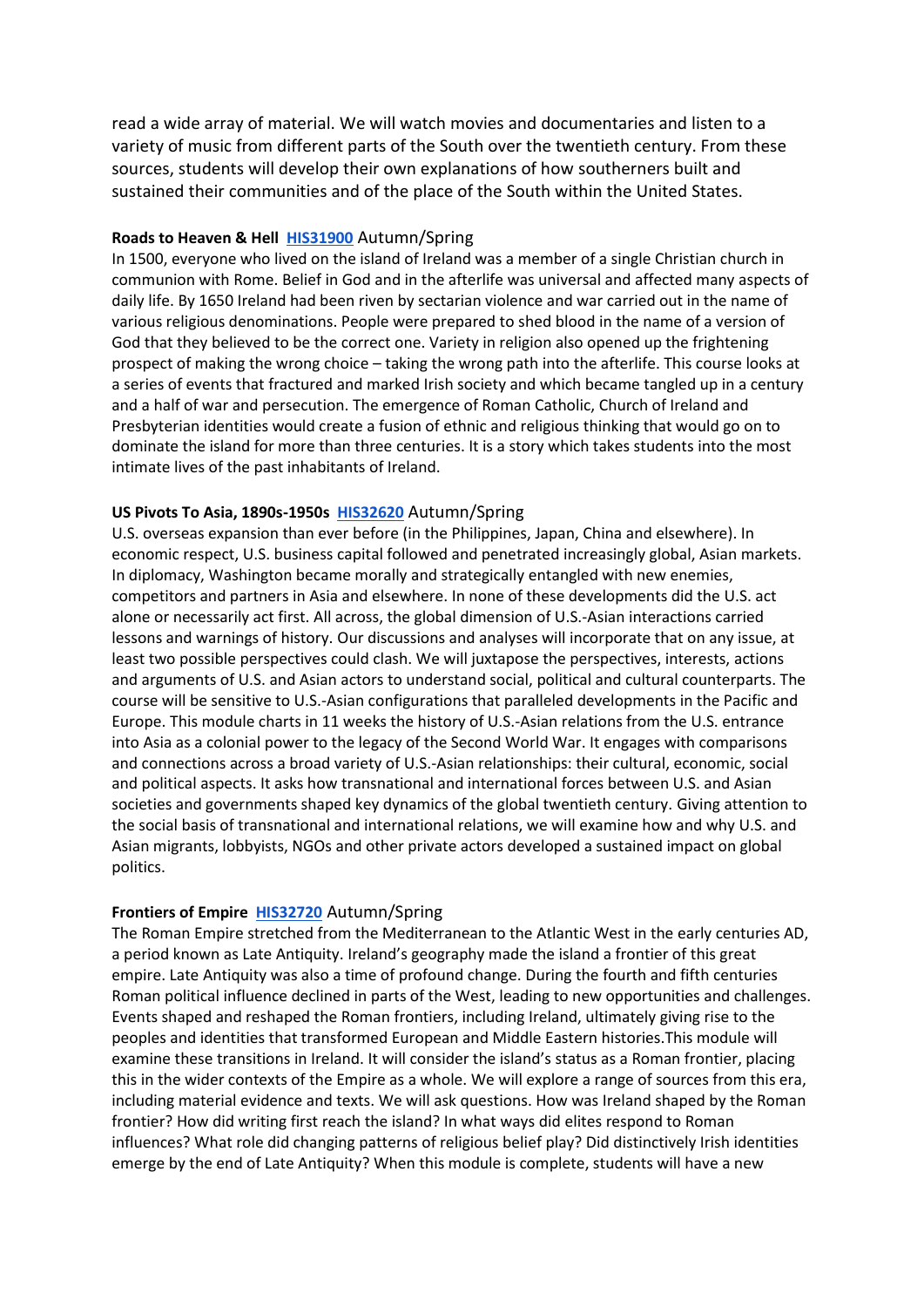understanding of the origins of Irish history and of the important role of contact with the Roman Empire.

### **Settler Colonialis[m HIS32850](https://hub.ucd.ie/usis/W_HU_REPORTING.P_LAUNCH_REPORT?p_report=ME200&p_parameters=810C85D963018B7FB5B8E877A7204B4AB95B1F2181625C706160C9D6BE7BC926C48AD7C9307678E0EBBD44D44D5BA241678B2B6B3EE39271CDA88F6AD808D52EDA2430F778970E5864E6D2BEB3F4576C597FD927EDC434EB621030790B83BF8D25D5709EE90FB97756ACE645718921678064CA96D372ED3BC3763BFD70315D828BC3030E201F99D1C89EC1B8DC9CC8C48FF3D9A08255265A7897DA165E45E97B4216ECEDAF26661E301AE8B5FC434F25A238CF68C736BD852FC04991D7CFF2533023C756A85EFED42D0AF8AE9D97BEA7FC0B8E640DAE4B07064C909EBC824710E08779FE5081D892D8B7520E0A905997A497B944486441BC02907ECE2DC36B608EDD4A5E8E906F6053AC872E17B71DC041CD18E6C48AB6D4F13577B13A2B5DCA3F971FBBB81A42391FE9C4B6E3AB9E8CAB6339EA6BD9C713F4FED6BE70750F3427B8C810523ACA9FCCFA2DFFE52E0F63CFC44592C2C309D09616C0DD0FD692FB) Autumn/Spring**

Settler colonialism is the history of expansion, occupation, elimination, and commemoration. This module is an investigation of those currents, using case studies from Africa, Oceania, North America, the Middle East, and Europe. The creation of frontiers and the expansion into peripheries focus us on the occupation of 'space' that underpins settlement. Encounters with Indigenous peoples created colonial binaries of 'civilised' and 'savage' in order to justify racially motivated violence, removal, and extermination. Issues of sovereignty were enshrined in material and cultural markers, from statutes to statues.

In this module we will engage with the historiography of settler colonialism studies and primary source materials. Moving beyond written texts, we will also examine illustrations, songs, films, and memes. Beginning with a theoretical overview, we will seek to uncover the ways settler colonialism differs from imperialism. We will then blur these distinctions using specific source materials in order to view colonialism from a range of perspectives. We will explore settler colonial policies and the technologies of governance. We will engage in issues of belonging, assimilation, and collaboration. Finally, we will explore past and contemporary resistance movements to settler colonialism. We will ask if settler colonialism ever ends, and explore the ways in which settler societies can decolonise.

#### **Old Germany [HIS31250](https://hub.ucd.ie/usis/W_HU_REPORTING.P_DISPLAY_REPORT?p_report=ME200&p_parameters=6F7FE4B89EF8F42B42A2F024123B513812C2246A0348C3724335A895ACC0D683230720BD017689ABE788A6EFD2994B603F39776F994F0A6B9D8CBB5940872F666474AAC041A534311AA571A3DBF27E30CB6BA1197797C7C183A36A50242075C883576DEBB9F9750773F6AE87C9FF4F1DC09F6837BA520B3DEAA3DACCA9DC6E326FAE8ADB5345BF7A11218D0D343FF9EE15F183F39F94825915B661FF64EA616DC6CE97F72AE8DFCB90A20EB61ACA9BFC348AC9D06289C24BF2A7D42667E11F7C6C97B3DD2A731905E49E735D098402B9200A5904E03D56B9A35E19EDF736949750A3CEC735060559A09B2D67B7D1820B05A77778B5A2513B0A1A927866FAC24A2A62198B41403C16A4723BD5F4D89240458714EA97DBDB19605FD34BE0CA0DA685FFF7961B45223AF64E5BE93AB1446D8180891C1A627957292902EF28928E34A56B81B3BC4B7204F0BF03AA748C525BD5C7D0574D695FFAF3DC0E523C388E021B82BC466325BBE0FC6CC2BAE4587B729799D94B3058DF2D4D2420F9C740D4B36EB40BFD3180D58254B572471E0DB324571BD6710EB7E2CE5E17F5E3811AD32DB6F8C88AD5D79431DFF958B0E465C2455205521F8953E59580F2D26311B4FE555309896AEEC61F1EFF862A745AA4326D0AA7743BA93907722D861EDF580D18F076433C0A3DF88B9CE2D134387B6C25634B059EEA99DEE3F49DB9437A390CDB157C0DDFF7B6662577BE2D3943D16A3B56C26A386D201BBACEE2DBDD6B2B22A9BA9E8CA2E5009B689A9A031051D1F50BE405AAD8ED01D1211B8C527EDABBE20AB76FEEC0E2489B6A7BBA972A730CD32AA01068D65C368B221E7E96EC964C72F78C5F6E4FA596CEC3A12E5371248D67934EC527C2949F1C02E56D9ED640425FD3A8)** Spring

It is not without significance that after 1945 the founding fathers of the movement for European Union looked to the supra-national federative structures and institutions of the Holy Roman Empire of the German Nation for inspiration as a role model or precursor. This module will examine the constitutional, political and cultural natures of the Empire and the historiographical debates concerning its viability. Within this context, the module will analyse the rise of 'imperial patriotism' and early German national consciousness, the emergence of the 'balance of power' in International Relations after 1648, the German Enlightenment and Cultural Renaissance in the princely courts, the rise of Brandenburg-Prussia, the evolution of Austro-Prussian Dualism and the bi-polarisation of the German world between Vienna and Berlin.

#### **Madness and Civilisation [HIS31310](https://hub.ucd.ie/usis/W_HU_REPORTING.P_DISPLAY_REPORT?p_report=ME200&p_parameters=6F7FE4B89EF8F42B42A2F024123B513812C2246A0348C3724335A895ACC0D683230720BD017689ABE788A6EFD2994B603F39776F994F0A6B9D8CBB5940872F666474AAC041A534311AA571A3DBF27E30CB6BA1197797C7C183A36A50242075C883576DEBB9F9750773F6AE87C9FF4F1DC09F6837BA520B3DEAA3DACCA9DC6E326FAE8ADB5345BF7A11218D0D343FF9EE72B0DD141B0A8C8636974FE4AC023DD14BB6E0D498893309910C85D31E768B18B7C4DE7AE1AFF58B0FF97542C39B9B1D416252B946D4BEE09D15A778374CCFB9F3A847F043A62B39EFC12BC33E5AD1785A96AE995DB02AD7C215897FAF8FF363B71753445D82E7476D3F7815F9DCCCBBD7A541323F1838F1DB44AD161D08506C79D2BC2DF32EA75965C2BBDCE07640684E50A77AB1A5F7FD7D52331AC53CC7FD65D2A9309DF35F44F4990F37D07ECCB8A262485B706139DE7BE2E487C665F53E20F3C9B9754CAAE28C85F34F11793418399DCF0F3BDF1A4960BC8BB20B980A7E303C92B1F44C880DB7448625E8B0C726B28EFAA20D563FC00BE55EE5267A917A28276673576AF5BDDAA7D67B7C9458BFD5194D42EEBF990B56B7D37BFA7AF00EDFA77BA01ACAA706D677A44D3EAE95463E6B92A64C9C185D975B7D45B24808B13C724D99B38042C4F2F8AF961F1DA3C4BC1B4AD6BC893C58E6D1EB667739406767BAAD3F4A7EF54496879A4055B29CF74C8A7D54C29DC7F09FE70EA94C7DA1C835A4F7F5B7BC5D555E8B6015BAA09CA9857CC33AC1ED58E856743B554E66E069B16DB05E7E0158DC65474374E343A19E34BD93677D4E382147134F1E90ED2DD501E8EE5EBB3726A6B84AA4389725E4BB86D2C5FB402E94EB7D0936A5DC6B7E35E1DD1AA5C125225A596A931AD304A4DA136A6B0027ACD2D718B8479504BC0C5F)** Spring

The module will explore the relationship between madness and society in Britain and Ireland from the eighteenth to the twentieth century. In the eighteenth century the 'insane' were cast as brute animals in need of control. By the early-twentieth century the mentally ill were institutionalised and their treatment had become medicalised. This module seeks to explore this transition and provide a broad overview of the history of lay and medical explanations of insanity. Breaking with notions of a progressive evolution in understandings and treatments of mental illness, the module will consider how and why changes took place and questions whether they represent 'improvement'. Why did the asylums become central to the treatment of insanity and who did they serve; doctors, patients or families? How far did gender, sexuality, class, religion and ethnicity impact upon medical and lay concepts of insanity in Britain and Ireland? What impact did shell-shock, psychoanalysis and treatments have upon British and Irish psychiatry? What were patients' accounts of their experiences of mental illness and institutionalisation? Drawing on a range of source material medical literature, cultural representations and personal accounts - the module will seek to understand lay and medical explanations of mental disorder, which were often rooted in cultural, religious and intellectuaL frameworks.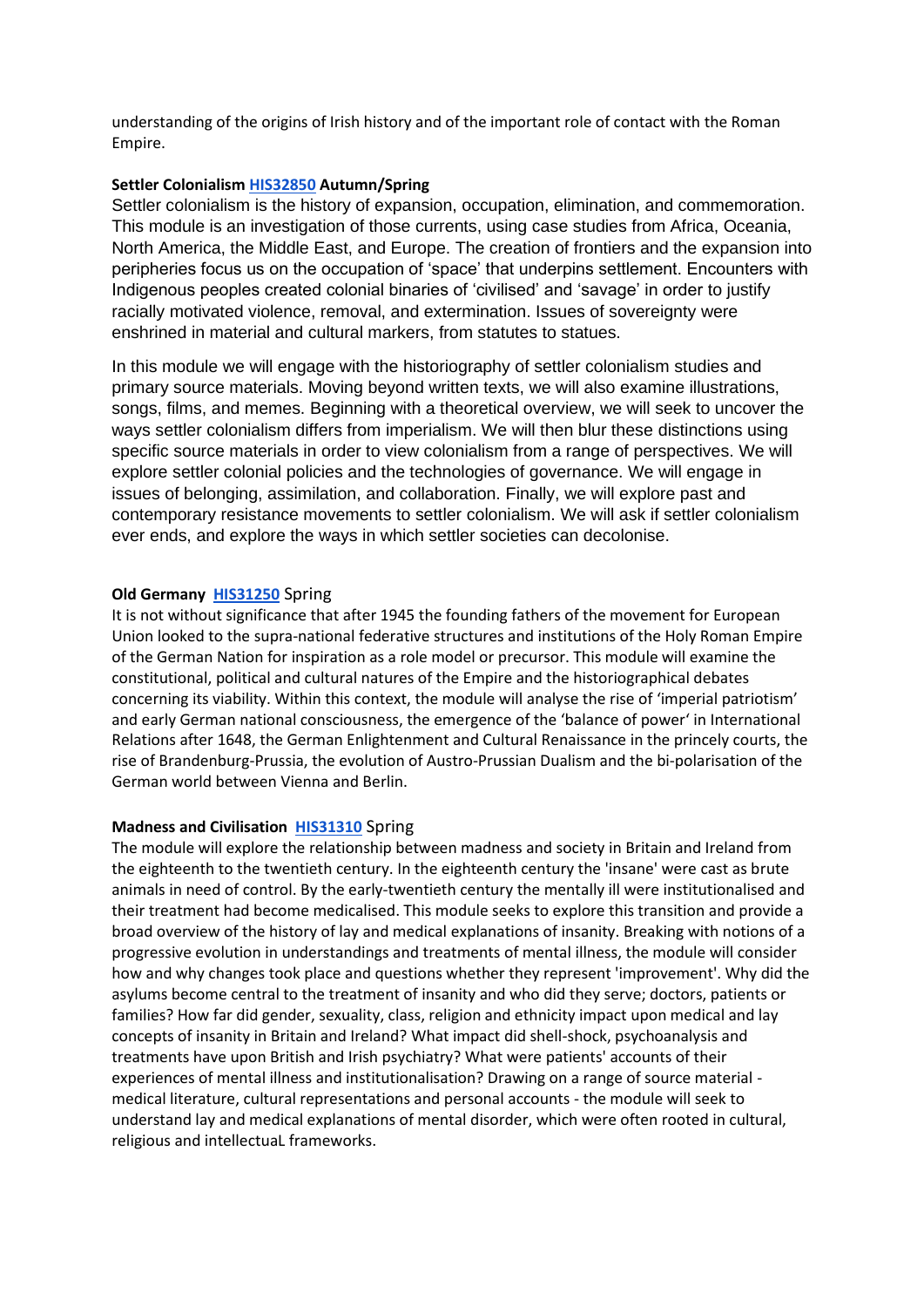#### **History of British Atlantic [HIS31400](https://hub.ucd.ie/usis/W_HU_REPORTING.P_DISPLAY_REPORT?p_report=ME200&p_parameters=6F7FE4B89EF8F42B42A2F024123B513812C2246A0348C3724335A895ACC0D683230720BD017689ABE788A6EFD2994B603F39776F994F0A6B9D8CBB5940872F666474AAC041A534311AA571A3DBF27E30CB6BA1197797C7C183A36A50242075C883576DEBB9F9750773F6AE87C9FF4F1DC09F6837BA520B3DEAA3DACCA9DC6E326FAE8ADB5345BF7A11218D0D343FF9EEBCBED12AF8422DA09A86C64EB2AE95E209F7E5D194CDC9E0B55F30F3BA8AAD9A73F301068A0B3A32DE861BCDC9DB76A57EE5B447075E93EC23932F5A39B279872E045B0ADA05EBA7097EF6D2D2C8F8EAA22B60F1DBD6C527423F940AB248E38B0609A52D455649625F65FD7F5DE386A02FB27A5A05F1C645ACCB0D11C6BF8EA5A9C8003725DA36B6A2BA0FF6F0E23D39FE7B1FE25268B630CB0E5D1F741FAD27A46CCE0DC307D6B2004A219FFB26A5F25BDEFF4BBB43173E49B4F9FBDBB85FA80A1CE37298B6A6E36A9C770F5439D6C0EAE2CA8F23004BE4DA51FF257C4B360B4F4409B572CEEBF0CBE9F42658F09B4F60D5DE1C6DD588A0F88D78377CA344D2DA077ED2873145A6F44F8C3C1AF982251CBA909390C5F47E3702019E8E89A03BAC665C4E03FF19FC6FDF9EBEF4F6F73017D2E1CC52C56EA20E89A4C7ACA529CBDCB0288AA75E8AD6C378D7DA3C3FDEDA9291A4A8A816FFEA0C8968A48D8E9742070B90CF4F71C5FE53F7B3EAC4A25528A265835FD90AB70CEE166736885F041B910C7FED0A65D93F6285021297A6E65CCB10FE75B97CFC9FB577DEFE3410A627CD8E56DE901E07767D26F06DB93702FE9E60E9877F1D95FF219D04AEC29FBF45675DC2DE9558958A4E2011C7DA80A848FF2D7752EC1B118C4B153E16F8C65F7D15D878481C4F2C3DC7DAADE86BD00EF0A1ACDEC511742D0FB2291DF9E08DC9DD)** Spring

This module centres on British expansion and settlement into the Atlantic world during the seventeenth and eighteenth centuries. From the establishment of Jamestown in 1607 until the late nineteenth-century, the British were the most numerous of all European migrants who crossed the Atlantic. The British Atlantic was at its most vibrant, dynamic, and creative in the two centuries before the American Revolution. The British Atlantic was a world in motion between the British Isles and the Americas. This module will examine themes such as colonial settlement in North America and the West Indies, cultural encounters between native Americans and newcomers, Irish settlement in the Atlantic world, issues of religion, economy, migration, slavery and science in the British Atlantic.

#### **Biography and History [HIS32230](https://hub.ucd.ie/usis/W_HU_REPORTING.P_DISPLAY_REPORT?p_report=ME200&p_parameters=6F7FE4B89EF8F42B42A2F024123B513812C2246A0348C3724335A895ACC0D683230720BD017689ABE788A6EFD2994B603F39776F994F0A6B9D8CBB5940872F666474AAC041A534311AA571A3DBF27E30CB6BA1197797C7C183A36A50242075C883576DEBB9F9750773F6AE87C9FF4F1DC09F6837BA520B3DEAA3DACCA9DC6E326FAE8ADB5345BF7A11218D0D343FF9EE70AB239A4DD52EC8F4495508B43167CBF3B9C64DE71752E0AAF6F3C5363CF5CE588E61A7BD9EF2E5C7B908AAFE5E09A024DF51F5F67E46C08858CADA294AC9F737E21A537FC4E80F89F2CB5DE30725DE84A58F1B4AE283371EEDD921CB6166C01A653CB1B1D9F0FC0B86087D1393C90DF99083925827E67557358C65DA04693F6D60B7B924F214D2E9C7574BA166BC85CB116289B5AC42CD1ED9E7433EACC140DB4E3B46ABC2B64960A1C6B10777D6C7990C9E431104E30945860A884FB54CE7DC66EF1E28C87A65D90841123274BAAD0D8058C218175B3AE9D5A73295D088F7402AD8A6E1A2A6614B2B972C9CDB6BCDC55C8C714C3CDB4230F4EBF1B57F8D082BFA8F2DB4B50E29068ED941F6B1FDF4126A6B0151A23AD9342BA7449B6B58925D618094F59E3080A1AEFBEAC12C9D6C24D67976BDAE83269D904D76D57F0632BC715BC7877550C3C2D4835A1ED22E0C537EC3DDFF73DC0C855512F992868D3B2DC52FD71F2D29603A20078C85A02EA5AEFCC6601C18FAE16CC57061248FBABE1A3B737C1C799B7E6781E94C07E640245B9B18518E526F6E576F655EF37D8BE564D833F9C48AC2A8381A5AF396358B3F51972235F2EA4F144B4E83E10D2A814ACD00C542BC481D08DD327D0D87858CBF236DD6F45629D69D4B86F2E24ACB90EB183D78811DC2CC41449758E733299636034DD9CFAC99A4ED1A5C8B7B175B134B)** Spring

There are few more fascinating subjects than the lives of others, and biography has never been as popular among the public, yet the study of individual lives remains curiously underappreciated by historians. In this course we will read biographies from a historical perspective, and examine what they can tell us about individuals, about society, and about our changing perceptions of the human experience. We will look at the methods used, the role of politics, psychology and culture, how people have addressed the different stages of life and common experiences, and the factors that have influenced the representation of people at different times. Readings will encompass the ancient, medieval and modern worlds, and will focus on biographical subjects ranging from Leonardo da Vinci to Haile Selassie, from Charlemagne to Mary Wollstonecraft, and from St Brigid of Kildare to Donald Trump.

#### **Weaponizing the Word [HIS32300](https://hub.ucd.ie/usis/W_HU_REPORTING.P_DISPLAY_REPORT?p_report=ME200&p_parameters=6F7FE4B89EF8F42B42A2F024123B513812C2246A0348C3724335A895ACC0D683230720BD017689ABE788A6EFD2994B603F39776F994F0A6B9D8CBB5940872F666474AAC041A534311AA571A3DBF27E30CB6BA1197797C7C183A36A50242075C883576DEBB9F9750773F6AE87C9FF4F1DC09F6837BA520B3DEAA3DACCA9DC6E326FAE8ADB5345BF7A11218D0D343FF9EE0972A481AC60C5964EFE580B37A57ADFDBBAAF9C57A1A1119A92E87D666363A860E7C92451BD1AF808BEBE42D9B7214C4F6826DA83C6EF27974C8506904C72F1F0232552B3B16280EDB041907E3E3F7E284EE7947E319F94A032E6B603102592C3A8CA63918180DFB09179D43E07CB0FC64BBD7619D49AC477F07445337E62656B2E0F7F46F997936337120D41212C5BD59C2AFFE08AD22F06AA464EB3D9B536BFB667FB921F00D5E7AE8220A61D8AEBE813A74C1984E15804FEE9BA9C197B26B30C249CC95D0980518071FCABD2DEAB2E301E036762E20BC2F9FA57E708DE61E362B5DE6842391F175E7B590D0B46F3B5222C938DB7C27FEBF5C55657822149C623FA405B4C75DC618B5DF6CAF9595E9EF874B6CE0F37AF8F640D3B2BDEF6CAC5B21866367C806A3E5AF494603F7825854092F5F4B9C25E3E613B541AB40E8CB2DF238BF3870A0F00A796D1A4291EDB6E5B8F832D79E0B771341105EA78681F3B127DFABA0E929F600C8A7B029773DC7BEC7D20CF7395F86F6D78A5C93204645F443CFAB8F23D81DE0F8CE77E8D7391BC8D56851CD127540125737D1A76CDBC5607FE3564578CE33922B5BDA0D85F94AE07AC05AD3B538EC0C83D7338A6DCDB7A1754033A6E9B0954B58F86990366A75ED9D31226A782A1FE1DA5874EF5FE4E0567672A55BCF8696D3CFF750D29EC95ED0E786FA306CCDA05466DE993D26296)** Spring

'Printing is the ultimate gift of God and the greatest one', so said Martin Luther. He understood the power of print in pre-Industrial Europe. Over the course of this module, we will look at a series of cataclysmic case studies: how Martin Luther spearheaded a mass movement by mobilising the printing presses into the service of the German Reformation; at how Catholics responded to this onslaught; at how pamphlets and other forms of print were employed by various factions during the bitter and protracted French Wars of Religion; and, finally, at the English Civil War. You will deepen your awareness of print culture in sixteenth and seventeenth-century Europe, and how this can be investigated. You will be introduced to established and new research tools and techniques, and gain insight into how these are transforming our understanding of the role and place of print in earlymodern society.

#### **Modern Venice [HIS32330](https://hub.ucd.ie/usis/W_HU_REPORTING.P_DISPLAY_REPORT?p_report=ME200&p_parameters=6F7FE4B89EF8F42B42A2F024123B513812C2246A0348C3724335A895ACC0D683230720BD017689ABE788A6EFD2994B603F39776F994F0A6B9D8CBB5940872F666474AAC041A534311AA571A3DBF27E30CB6BA1197797C7C183A36A50242075C883576DEBB9F9750773F6AE87C9FF4F1DC09F6837BA520B3DEAA3DACCA9DC6E326FAE8ADB5345BF7A11218D0D343FF9EEE9CD781CDB45B37B474B4328BC589906E234C6F63CF4607477452AA1332D659E259503B37376432228C7A88E969D55BCCF83D5705D23AADFF7EBC4D1C248FCA125DBF4DE5906DA3ACBD96BBD01EF24BE9AE9A303D4E0EDDBCEC175917F680CF28D927A1F47FAAA739E6DB13934FDD699E439B45943206CCE26BD1CBABAE36C4530A9158FEAAD69FA97452A40EB83AD78DEE3917030233BF64A20C843C0D892528E6812C273721D8C2F2621507EECD6115E7DB7C8D62495036C80AFC34106EDC2312A0CB25F6DAE8B0D112A0DDB175D4CF889BDF3B0336032471D5A67F803F43D394095D25F9A1C14B95939A8122D0FA0C026615D32486D5D74CAA4811B7E44D553492A3D35B4451F2151D448F31C4023D05C1FB5927D4DD2657610F6FE9E73482C52AD3925BA9AB02A0E937976424CEE6A298BB4D8CDA284101A77D0D585CE684797438F9F029770B4C5EB579DB8ABBB7A77EC73F96426C8F38807AC9464228772DC5CEA971E8E868CEA6D7210439E57A3C893C5B42FAC8A283BF9C83960647E004AEA2F8EED0A0DE4F603D5A610792718C876B1D261110BEAEAC57133415F8FF242F984B905B17A5EA795016742A44ACFB98385AD1E209ACEE6338CF015CAD148056813801690ACF898DDEFF97F858ACEB8BC44BA375D7ACEA10A603C6DD5CA4E04E566294D5CF3F22FC0794A4F8EF7)** Spring

The modern myth of Venice is a composite of two powerful images: Venice as the city of pleasure and Venice as the city of death. This course will cover both.

Venice as the world centre of overpowering luxury, all-pervasive spectacle, frivolous self-indulgence and sexual licence will be examined through the accounts of eighteenth century Venetians (Casanova, Goldoni and Gozzi) and travellers from Britain, France and Germany (including, amongst others, Addison, Rousseau and Goethe). Together, they portray Venetian life in the century before the fall of the Republic in 1797 as a curiously modern combination of political and sexual intrigue in a gossip obsessed city of cafés, theatres, casinos and brothels.

Venice as the city of decadence, exquisite beauty and moral decay, sexual ambiguity and physical corruption, will be examined through her representation in British, French, German and Italian literature from Byron (in the 1810s) to Proust (in the 1920s). Writers covered will include Fenimore Cooper and Monk Lewis (on Gothic horror), Ruskin (on Gothic revivals), Dickens and George Sand (on the romance of the ghostly), Theophile Gautier (on orientalism and antisemitism) and Thomas Mann and Baron Corvo (on homosexuality and death). All texts will be read in English translation.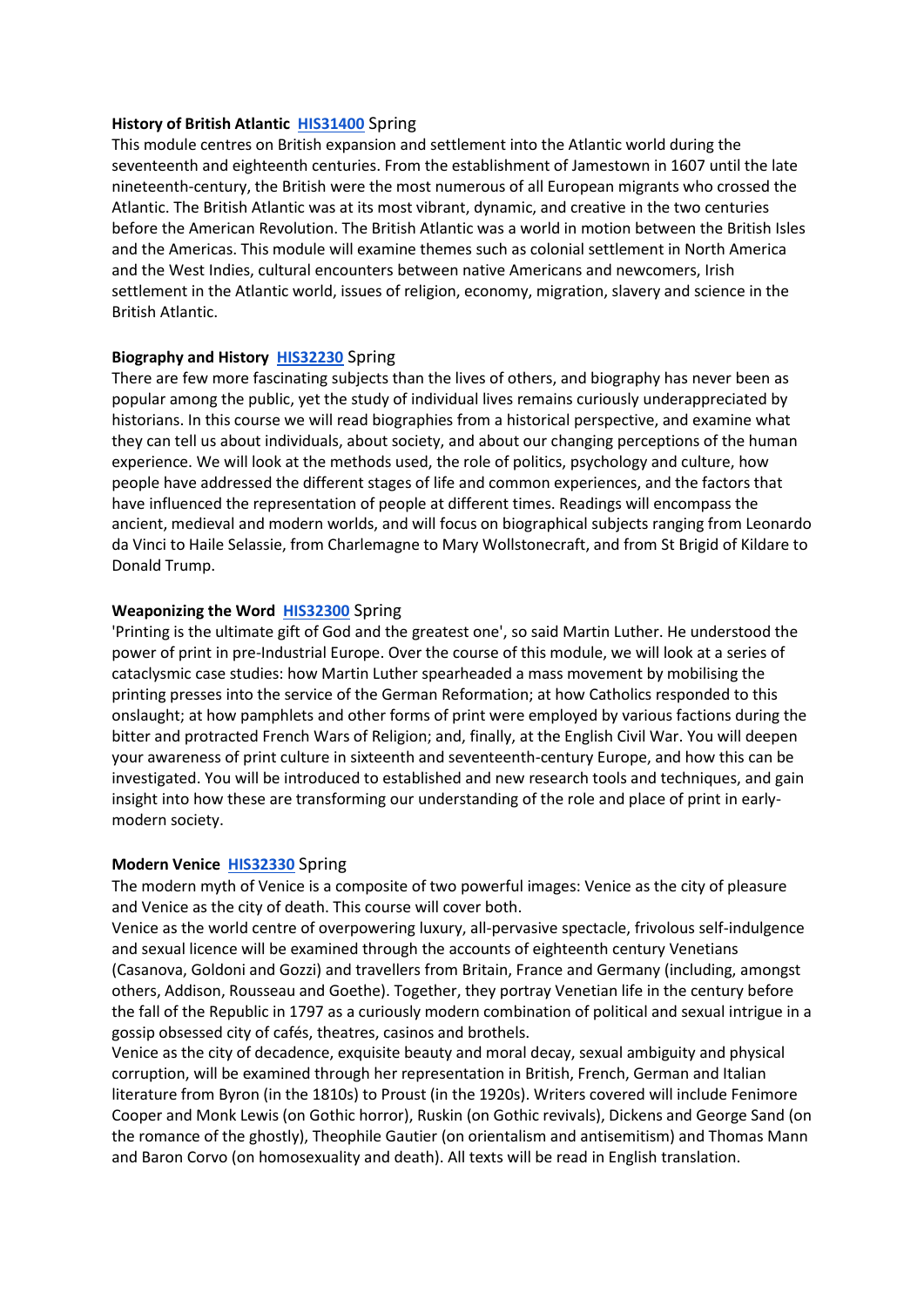Students will be asked to write two essays, a midterm essay (3000 words) on an aspect of eighteenth century Venetian society or culture, and a term paper (4000 words) on an aspect of the memory and myth of Venice, chosen by them in consultation with the module coordinator.

# **Florence 1400-1530 HIS32440 Spring**

Florence is one Europe's greatest cities and the birthplace of the artistic and cultural movement known as the Renaissance. Although a relatively unimportant centre until the thirteenth century it thereafter grew rapidly in size, wealth, power and prestige. This expansion was based on a thriving economy dominated by the textile industry, commerce and banking. Despite a decline following the devastating Black Death (1348) by the early fifteenth century Florence had become one of the leading city-states in the politics of the Italian peninsula together with other large states such as Milan, Venice, Naples and the Papacy. At this time one of the city's great banking families - the Medici - became rulers of the city in all but name, firstly under Cosimo il Vecchio (1434-64), and then his son Piero (1464-69) and grandson Lorenzo ( 1469-92). Art and architecture flourished under Medici patronage and Florence became the leading centre of the Italian Renaissance. However, following French and Spanish invasions of Italy in the late fifteenth and early sixteenth centuries, the political importance of the city declined. The Medici were expelled and papal Rome surpassed Florence as cultural and artistic centre. The republic was revived episodically between 1494 and 1512, an era associated with such famous figures as Savonarola and Machiavelli, and again more briefly in the late 1520s before the Medici returned to rule as Dukes of Tuscany. The module will study Florence in its heyday, paying particular attention to themes such as changes in social structure and class consciousness; families, factionalism and conflict; territorial expansion and municipal patriotism; guilds, trade and banking; civic humanism and education; the writing of history and the shaping of the past; ecclesiastical organization and popular piety; trends and symbols in the private and public patronage of art, architecture and literature.

# **US Conservative Politics [HIS32660](https://hub.ucd.ie/usis/W_HU_REPORTING.P_DISPLAY_REPORT?p_report=ME200&p_parameters=6F7FE4B89EF8F42B42A2F024123B513812C2246A0348C3724335A895ACC0D683230720BD017689ABE788A6EFD2994B603F39776F994F0A6B9D8CBB5940872F666474AAC041A534311AA571A3DBF27E30CB6BA1197797C7C183A36A50242075C883576DEBB9F9750773F6AE87C9FF4F1DC09F6837BA520B3DEAA3DACCA9DC6E326FAE8ADB5345BF7A11218D0D343FF9EE976FF4AE1FBEF2F5A829CE77A3432BCF705113B4C92B5CCAE8248F70832C6FAA22B0D989888E58AD738E5C144B58727B12D919753FC90024CD7F056E13ECD3D530D9C520801E244F94C8FC4721AF50F99FAA7B5751DCB62B6B97E2333276BAC7716E89E213ADABBCEBCBA752A63600178F6AD6976532E6063C1B4AA0D8A9E427C0FB7B4CEE2D7FDDC93F39401A4F7463BEAFC0BFF6F4D4F0F8FCE0543137EB51FA5ADE8F1F90EBF8EE93951DD7A5FE72080CCC1BBB209CAB31C7C9C989813CD2BBDF9888317B150217A6A94A43411A99928DACD528322F3F1623ADF82B683FA979DC521D72D8FDF073A33DFD9DB39ADB804A27EB984DDD8F7CD37818D19F6FED6148837BE70A05593361681378DC3E07C353AC9FB05B04E1190B3B295B149D02B4386CF12D8F71A759CD7D093E7FF6714862F4E43F3BE59E74D9A99BA65A730A1C8F95E5370AAF17CB85D5844D2283F1E833BE5EC2755FE0582E4CF8DA0BBAE9CC413061B0108F483A2BA2C1C8B5D49D73B6EF0A2A27FA4C7B4C84592A27524793C9CD8B02903D97CBA9DFD91B5B4D2EDB7077776BB48152570F82DE89D03F40AFCB8D51F7DFC3B3E88D8367892D81D66E0FBA3BAEB2A3DD430C842F40B9A430AB1F858B542652051AD38A14E0034A9D89C06BBD27EB32830963E1B9DC895E13FC6BC02C1E691BDD2E008B28788356DE705DA7A2AB744C6E4265FF20D4D4891F)** Spring

This module explores conservative political activism in the post-war period, with particular focus on the turbulent years of the 1960s and 1970s. Historians once conveyed shock at Ronald Reagan's election to the presidency in 1980, and asserted that his success rested on white working class backlash against Democratic liberal reform and civil rights, and pervasive fears of economic decline. Recent scholarship has revealed, however, the emergence of grassroots conservative political activism in the 1940s and 1950s, which was predicated on resistance to the New Deal and staunch opposition to communism. From the 1960s, conservatives developed political networks, established organisations and journals, and sponsored single issue campaigns that reached far beyond their ideological base. As the nation grappled with the social and cultural consequences of the rights revolutions that emerged during this period, conservative activists helped shape a new narrative relating to American identity that further divided the American people. Demographic shifts and the emergence of a new suburban culture enhanced the political strength of traditionally conservative areas of the country. The history of modern American conservatism reflects diverse goals and ideological division, but it also tells the story of coalition building and unanticipated political dominance.

# **Medieval Myth and History [HIS32680](https://hub.ucd.ie/usis/W_HU_REPORTING.P_DISPLAY_REPORT?p_report=ME200&p_parameters=6F7FE4B89EF8F42B42A2F024123B513812C2246A0348C3724335A895ACC0D683230720BD017689ABE788A6EFD2994B603F39776F994F0A6B9D8CBB5940872F666474AAC041A534311AA571A3DBF27E30CB6BA1197797C7C183A36A50242075C883576DEBB9F9750773F6AE87C9FF4F1DC09F6837BA520B3DEAA3DACCA9DC6E326FAE8ADB5345BF7A11218D0D343FF9EE76478C3B826BCCFEB4D79DF9A6DCFE3A10BD9725FBCF4E5F981C67518B860FE972E754F539FC9FCC5737645E872539662C99DF4BD7ED8AAFADEDBC0EB190A2D5A8CBABB661598A454148975AEEEE8EFE7FE0AB5F6E84C1E967B476E3C55A3C8452F3EF4D5F6A7B8F995991EE81B282034341CD80B52A41F710BBF2BAB568D5410B20DDF42F29D25A42C763401860C6BEE053F699491A8EAB98ADDE25B1D425E289DEDF3FBC18BA125F4BFDE5C7FE3CA55720DC231CE732114BCD781FE7933B929F8F512CDBE66FAD7F006B8B7F144FA1DD6409CE494E774A6DD31099B6F443748D82ECFD097EDD7A337E65392CDEEF100BA5B6826242DDFF879985C09EB02317CD35E7A761BE64CD9519E20D2E76D9B9D2CCA5A036E258594940E78639318455438A89BB73E78C12C555861A7AB761F28727161F96F35FFF31B2CFDDA5E26F923291AE0CEF1B41A167F1E28DE8F81FD55B67BB3C0DB0D7D4FB98BD4D5B210D3DF7773C514B4A16A12885CEF7B1647E6821FF5FFBE733A794BFED96555484A6B6C34C802CA9D5C30989602A5A9CC9B5603101565D2CC6871122B670153BA80F29FEE21AEAF1A86639E05FCC80282E22EA3E51A041B78B2A79DDF65CF0561CBE52200C7049A2BBAB120E90D8A6F39E4A5F51603CAB21161D1B3E41AA30D7ADEE8B236E0DE2B6191E1F7EBE4511FB14EBDB2DD4C6C500B1ED953F48272C08459E47)** Spring

From a modern perspective, we are confident in our ability to distinguish between myth, legend, and historical fact. Yet the line between these genres was often blurred for medieval chroniclers and historians. A comet could predict the loss of a major battle; the miracles of a saint could lead to the foundation of an abbey; and a heroic ancestor could slay giants and begin a dynasty. This course examines a wide range of pseudohistorical material from the Middle Ages in its historical context, exploring the many ways in which medieval authors used religious miracles, folklore, encounters with the supernatural, mythical creatures, and legends such as that of King Arthur in the writing of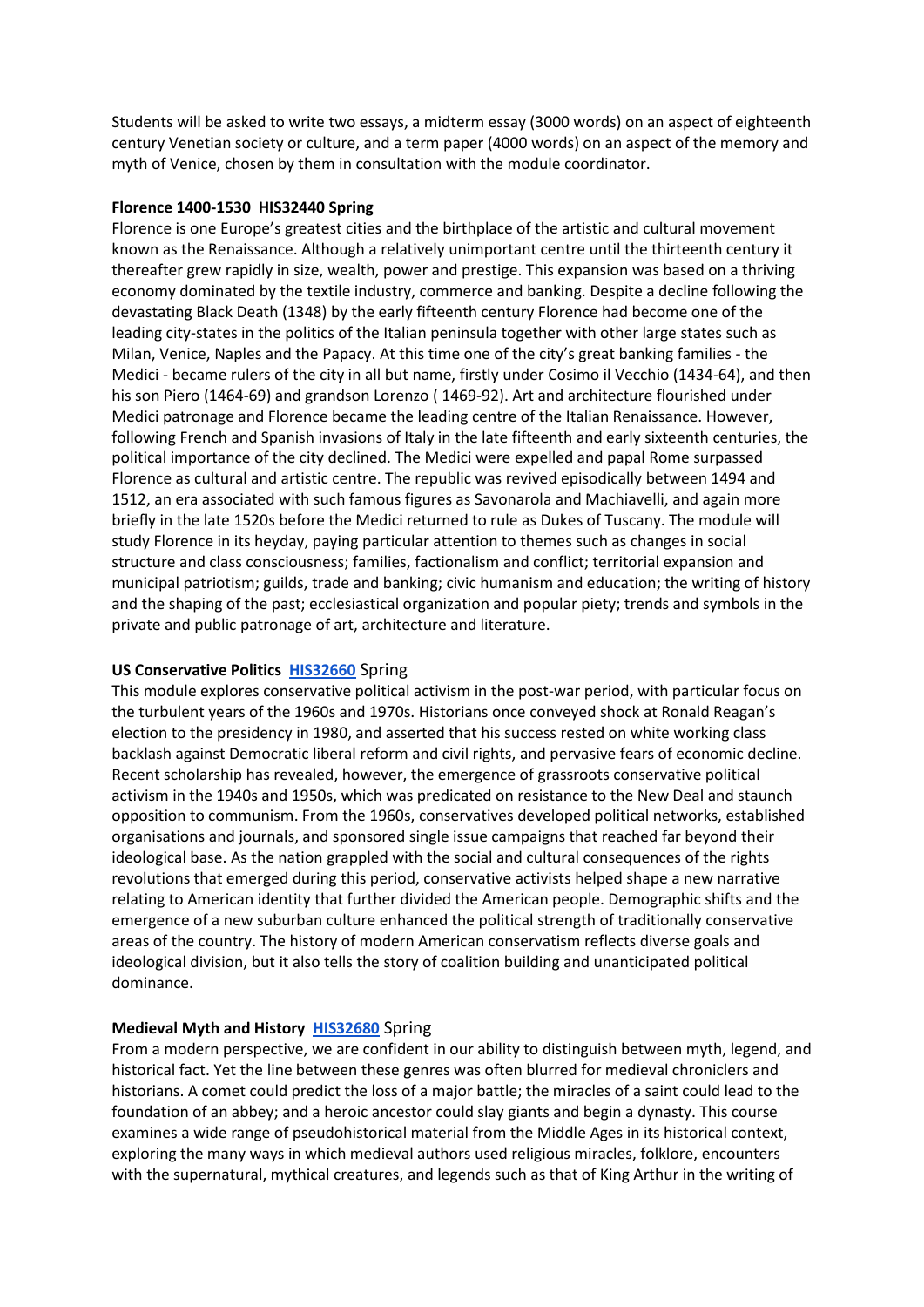'real' history. As we do so, we will both interrogate our modern definition of a 'historical' source and gain an appreciation of how that definition has changed over time.

### **Great Famine: Global Perspective [HIS32760](https://hub.ucd.ie/usis/W_HU_REPORTING.P_DISPLAY_REPORT?p_report=ME200&p_parameters=6F7FE4B89EF8F42B42A2F024123B513812C2246A0348C3724335A895ACC0D683230720BD017689ABE788A6EFD2994B603F39776F994F0A6B9D8CBB5940872F666474AAC041A534311AA571A3DBF27E30CB6BA1197797C7C183A36A50242075C883576DEBB9F9750773F6AE87C9FF4F1DC09F6837BA520B3DEAA3DACCA9DC6E326FAE8ADB5345BF7A11218D0D343FF9EEF75DBCD1F91E052B2145BF6910CC4CF12AECA37869404873B8EEC7C147323A704C958766AC42CCB87DAE6560CBF00B6D0668F57DE3251159623ED410530A51E7564173D8A536320A71516E93AC714DD391DDBB618FE40BE20C42FA7396FC646D07A745644AF39ABC4B3C0D0D6C471546811F8419DAF3776578EB7995974CAAEE79AAC967FEA5C7D0CA65E843C0DCAFC2BB80D138F7AB0E8011CE848DA1935FD890D11DEC9DBEB91D8D99A5D156CF5CD67834EF1197C387D1721AEA74147D25084E7291E0A30004090DD27F62AC6885A9E52BD684905B1837416888D9ED0E31A20D637C8F26EF8470BAA4A0DC60A690C52C05CAA7EE11177920324F3A013A360FC155C76F4822D2D1F5C5BB5CBA9F630C80C79400EEACBD497A9D3BB17F53B5AF816488B1BBD7BF24EA82FC8DE13C76EA1DF6E86E2CB579EAF42514A0CA1F8676F4D04BA51703459BF96B87B084B72B679BE573AC99B71B88ABACB8FE85A550364C48F33A34B71FD1E03177177B94C5866264B71D30B5E66FA934F7D7AF87CF33C160A83DBB6ED718A61EA97B61057C6E23E4BA74A40663A2BA6103820845E820BD03B0F358E460D838D1E854C6CBC76903785A6FEF384E0F8A93C7680AD2218939215317793C501A0F10AC0F0C798A51EE33B756B7AE56DD96432D4DFA07DB6C9CB14C26460DBFFB5D373538CA6E4AAC8A28834D8C680DDA9A6D7A07F5B06224)** Spring

How does the Irish experience of famine compare with that of other modern societies? Where does Ireland fit into this bigger picture? Can we draw meaningful parallels or contrasts – and if so, how might these change the way we think about the Irish experience? This course explores these questions by examining An Górt Mor or the Great Famine (1845-52) with a comparative lens, drawing on scholarship from across the field of international famine studies. Key topics include areas which have generated significant debate in the Irish context with familiar echoes elsewhere – that of colonialism and capitalism in nineteenth-century India and across the British Empire; the 'politics' of famine in places like the Soviet Union in the 1930s or China in the 1960s; dislocation, migration and the creation of famine refugees in camps such as Dadaab in Kenya since the 1990s; or the role of conflict and humanitarianism in responding to victims of conflict such that currently ongoing in Yemen today. In other areas, such as gender, technology, memory and ecology, the course aims to explore relatively understudied aspects of the Irish experience by drawing on a much wider set of scholarly literatures relating to nineteenth and twentieth century Europe, south and east Asia, Africa and the Middle East.

#### **Sport: A Modern History HIS32790 Spring**

Sport is central to life in the modern world. Why do people play sport, watch sport, talk about sport, dream about sport? And why do they choose the sports that they choose? This module examines the modern passion for sport and seeks to explain this passion. It assesses to what extent the straightforward pursuit of pleasure overwhelms everything else when people choose to engage with sport. But it also looks at how such choices are defined (or refined) by the influence of ideology and tradition, class and gender, commerce and geography, education and employment. From the colosseums of the Roman Empire to the stadia of the twenty-first century, this module will consider the creation of the modern sporting world and will analyse the place of sport within the context of social, cultural, political and economic change.

#### **History from below: Rural life HIS32800 Spring**

That lives of the ordinary women and men, who comprised the bulk of early medieval society, are not as well represented in the contemporary sources or in the academic literature as the lives of those who belonged to political or ecclesiastical elites. These ordinary 'peasants', as they are often called in the historiographical jargon, nevertheless played an important part in driving economies and shaping identities in Europe and around the Mediterranean. This module will examine the evidence, mainly written but also archaeological, for peasant communities and their lived reality. The perspective will alternate between the macro and the micro: between grand narratives of servile emancipation in the late Roman Empire and the more focused day-to-day realities of peasant life. We will learn about freedom and servitude, living conditions, climate, public health, social and economic obligations, social mobility, gender roles, and historiographical interpretations. The module will be divided thematically as well as regionally, concentrating on different parts of Europe and the Mediterranean, from Ireland, through Spain and the Carolingian empire to Egypt.

#### **Europe's age of immigration HIS32810 Spring**

Between the mid-nineteenth century and the outbreak of the First World War, 55 million Europeans left the continent. The booming guns of war brought an end to a period of largely unregulated emigration from Europe, with the United States leading the way in subsequently introducing immigration restrictions. This meant that Europe no longer had a safety valve for its more vulnerable populations, such as those fleeing famines, poverty, or pogroms. Europe had previously provided huge swathes of immigrants to large parts of the world through colonisation, settlement, and labour